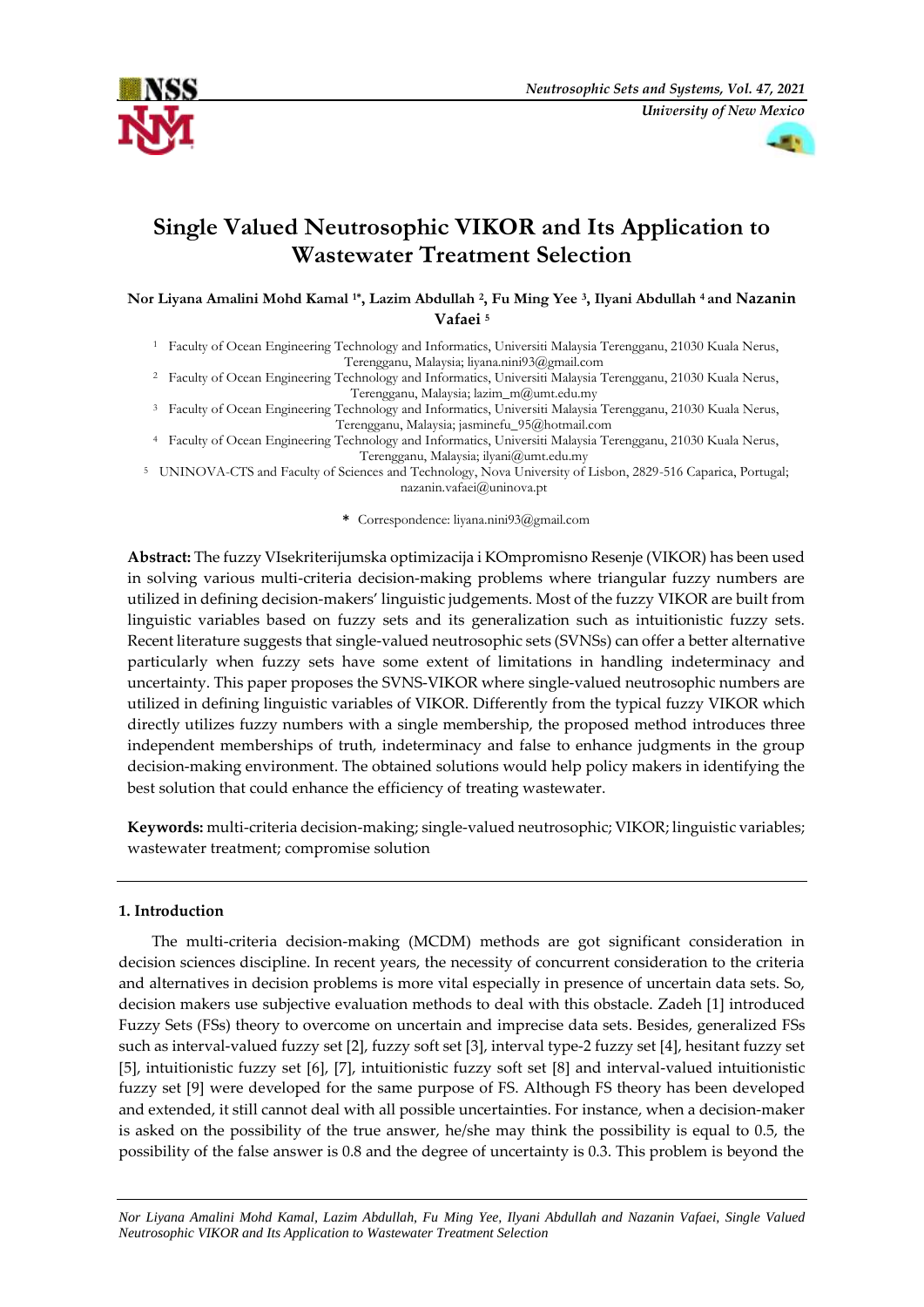scopes of FS and intuitionistic fuzzy set (IFS). Therefore, Smarandache [10] proposed the neutrosophic logic and neutrosophic set to generalized the concepts of the classic set, FS, IFS, etc. In neutrosophic set (NS), the truth-membership, indeterminacy membership, and false-membership are completely independent and lie in the nonstandard unit interval ]0<sup>-</sup>, 1<sup>+</sup>[. From scientific point of view, neutrosophic set and set-theoretic view, it is difficult to apply in the real situation since operators need to be specified. Hence, Wang et al [11] defined a single-valued neutrosophic set (SVNS) and proposed the set theoretic operations and some properties of SVNSs.

There are several researches about using the SVNSs with MCDM methods in the literature. For example, Biswas et al [12] extended the grey relational analysis method to the neutrosophic environment and applied it to the selection of the investment sector. In this study, neutrosophic grey relational coefficient is calculated by using Hamming distance between each alternative to ideal neutrosophic estimates reliability solution and the ideal neutrosophic estimates un-reliability solution. Then, Then, for ranking/ordering all alternatives, the neutrosophic relational degree is determined [12]. Gomes and Lima [13] developed TODIM (An acronym in Portuguese of interactive and decision-making method named Tomada de decisao interativa e multicrite´vio) method to consider the risk preferences of decision-makers. Xu et al. [14] continued the TODIM method to the MCDM with the single-valued neutrosophic numbers (SVNNs). The authors proposed the extended classical TODIM method to solve the selection of emerging technology enterprise with the SVNNs. The complete evaluation of the decision-makers' bounded rationality, which is genuine action in the decision-making process, is a significant element of this method [14]. Biswas, et al. [15] introduced a new approach for multi-attribute group decision- making problems by extending the technique for order preference by similarity to ideal solution (TOPSIS) method to single-valued neutrosophic environment. They used SVNS to rank alternatives based on the characteristic, which expresses the opinion of the decision-makers based on the information provided [15]. The applicability and effectiveness of the proposed approach are shown with the tablet selection case study. Stanujkij [16] applied SVNs with Multi-Objective Optimization by a Ratio Analysis (MULTIMOORA) method for selection of communication circuit designs case study. The proposed method has the potential to be more efficient in handling a large number of complicated decision issues involving imprecise and insufficient data sets [16]. Sahin and Yigider [17] used single valued neutrosophic information with the TOPSIS method for supplier selection decision problems. The author agreed about the usage of SVNS beside MCDM methods in vast knowledge domains of the real-life as business, management, environmental sustainability, financial, scientific, and engineering. They addressed wastewater treatment (WWT) decision problems from sustainability engineering processes which get considerable attention in the usage of SVNS with MCDM methods [17].

Various methods of MCDM in selecting WWT technologies have been extensively discussed in many literatures [18]–[22]. Kalbar [23] developed the multiple attribute decision-making methodology TOPSIS and applied it to the WWT selection. The four most commonly used WWT technologies for treatment of municipal wastewater in India are ranked in many scenarios. A commonly used compensatory method, TOPSIS has been most preferred as the best to rank the WWT alternatives [23]. Abdullah [24] selected the most suitable WWT technology with the participation of three decision makers for providing WWT information and evaluating criteria using Fuzzy simple additive weighting (SAW) method . Ilangkumaran [25] recommended the best WWT technology using Fuzzy analytic hierarchy process (AHP) to assign the weights to the criteria and applying grey relation analysis technique to rank alternatives. Molinos-Senante [26] determined weights to the attributes and selected the most sustainable WWT technology using the AHP method. Abdullah and Rahman [27] implemented the analytic network process (ANP) to rank the alternatives and select the best WWT for the related case study. Zhou et al. [28] introduced a group decision-making model for WWT selection utilizing the intuitionistic fuzzy set to deal with uncertainties associated with the decision problem.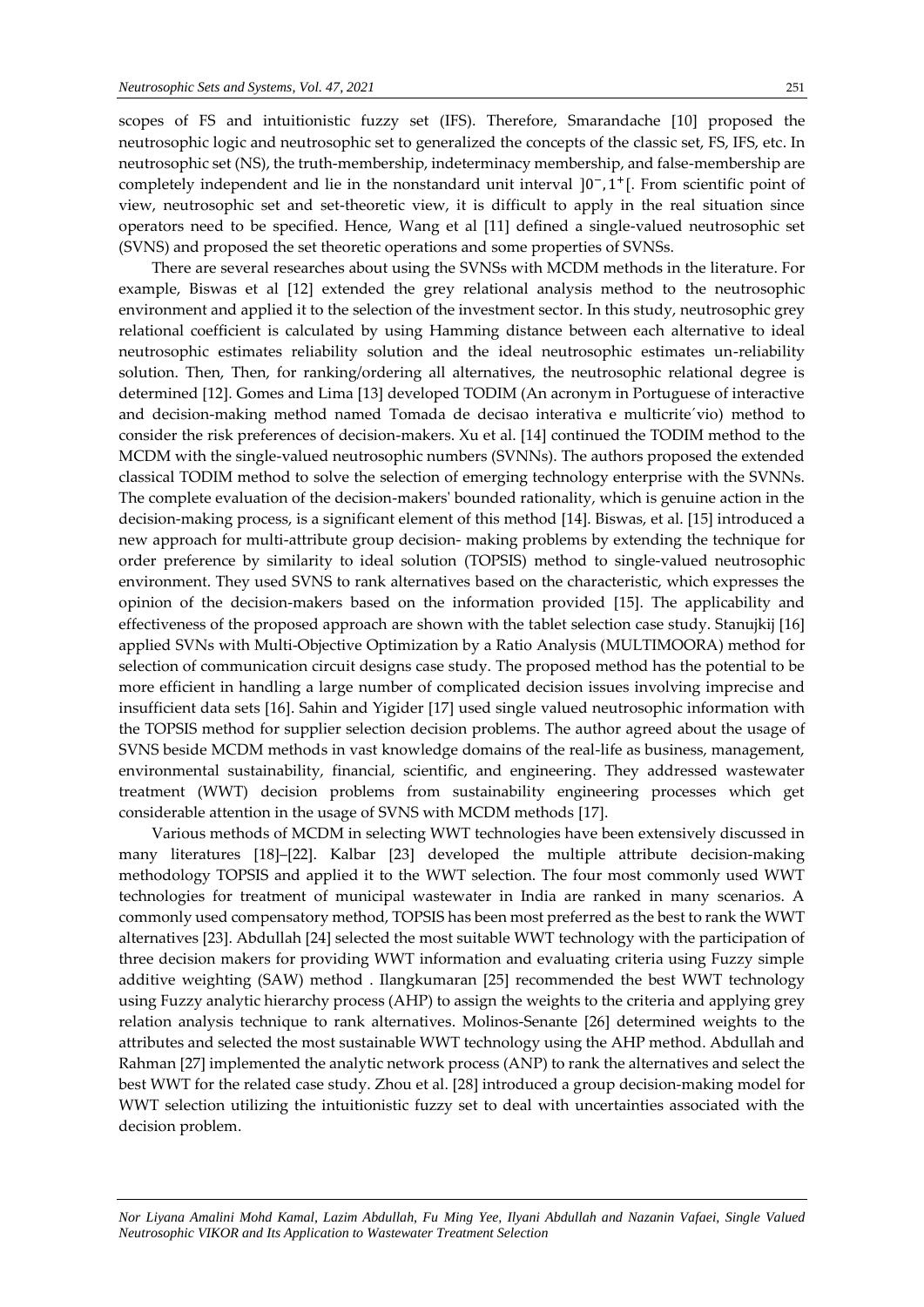Apart from TOPSIS, AHP, ANP and SAW methods, VIKOR is another MCDM method which helps decision makers to solve MCDM problems in presence of conflicting and incommensurable criteria. VIKOR stands for VlseKriterijumska Optimizaciji I Kompromisno Resenje was translated in English as Multi-criteria Optimization and Compromise Solution. It was first developed in 1998 by Opricovic [29] that solves discrete decision problems with conflicting criteria. VIKOR rates alternatives by compromising solution from a set of conflicting criteria and comparing the proximity to the ideal solution [30]. The main advantage of the VIKOR method is its practicality in real case problems and the final results can be accomplished owing to the initial characteristics and capabilities. Moreover, regarding VIKOR ability is solving MCDM problems with discrete data sets and, the obtained compromise solution gives a maximum group utility for the ''majority'' and a minimum individual regret for the ''opponent''. The multi-criteria ranking index is ranked based on the particular measure of ''closeness'' to the ideal solution [30].

Recently, some approaches are introduced to generalize the crisp VIKOR method into fuzzy environment to cover uncertain information [31]–[33], however, there is a lack of a proper approach for solving the multi-criteria group decision-making with IFS. So, an extension of fuzzy VIKOR method, namely intuitionistic fuzzy VIKOR is proposed for handling fuzzy MCDM problems based on the IFSs [34]–[36], where the characteristics of the alternatives and attributes are represented by the IFS. The generalizing into interval-valued intuitionistic fuzzy VIKOR models was done [37]–[39] because the interval-valued intuitionistic fuzzy set (IVIFS) is more suitable for dealing with imprecise and uncertain information than FS or IFS. Although there is success in solving decision-making problems, still fuzzy-based VIKOR method cannot handle the problems with neutrosophic information. Therefore, it is essential to describe the generalization of the MCDM approaches under the NSs environment [40]–[44].

Since its introduction, the VIKOR method has received much attention from a number of scholars to solve MCDM problems. For instance, Ghorabaee [45] introduced VIKOR with interval type-2 fuzzy numbers to handle the robot selection decision problem. Liu et al [46] proposed an interval 2-tuple linguistic VIKOR method for solving the material selection under uncertain and incomplete information considering the subjective and objective weights of criteria simultaneously. The proposed method has exact characteristics and could avoid information distortion and loss in linguistic information processing. Devi [34] introduced an intuitionistic fuzzy VIKOR to solve robot selection problems and expressed the performance rating values as well as the weights of criteria with linguistic terms using triangular IFSs. Peng et al. [35] presented an efficient VIKOR method which optimizes multi-response problems in intuitionistic fuzzy environments. They evaluated the importance weights of various responses in terms of IFSs and applied the proposed approach in two case studies which are plasma-enhanced chemical vapor deposition and a double-sided surface mount technology electronic assembly operation. Other than that, VIKOR method has been widely applied in many other decision-making problems such as supplier selection [47]–[49], e-government website evaluation [50], doctor selection [51], robot selection [34], [45], renewable energy selection [52], [53], WWT technology [19], [54], insurance company selection [55], [56] and material selection [57]–[59].

To deal with imprecise and inconsistent information, we extend the crisp VIKOR method applying the SVNS environment, namely single-valued neutrosophic based VIKOR (SVN-VIKOR). The main advantage of the proposed method is dealing with imprecise and inconsistent information. Nowadays, the way of rating alternatives and selecting the best one based on uncertain conditions and given requirement based on SVNSs is an interesting and significant research topic that is motivated us to do this research. This paper has twofold purposes. Firstly, we would like to present the SVNSs into the VIKOR method as a new approach that is the extension of traditional FSs. Comparing results of crisp, fuzzy, IFS, and IVIFS with the results of SVNS provides significantly greater flexibility, which can be helpful to solve decision-making problems associated with ambiguity and uncertain. Secondly, the proposed approach contributes to ease the interpretation of a complex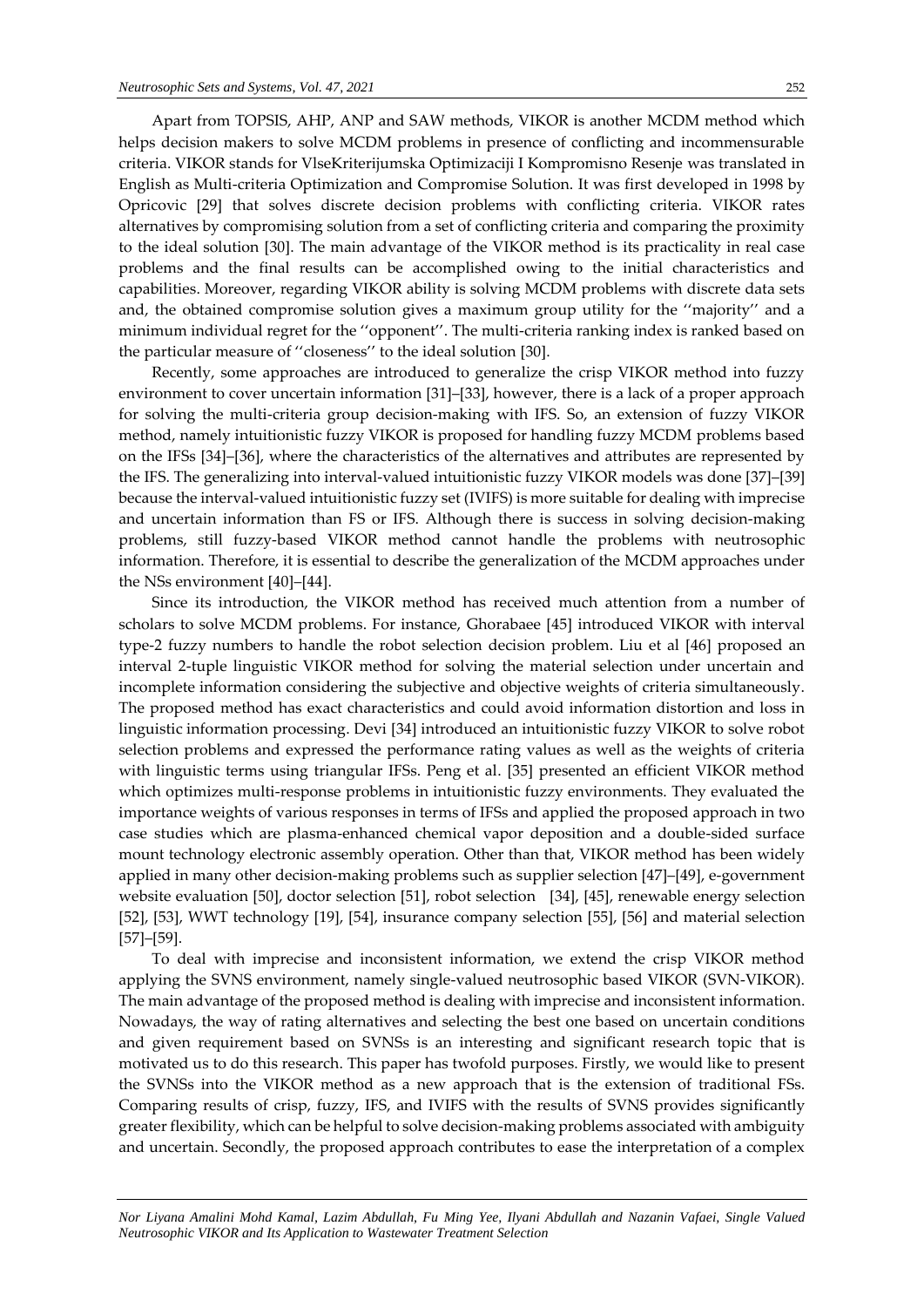decision-making problems. For testing the proposed method, a case study of WWT selection problem is used to rate and select the best WWT technology. The paper is organized as follows. In second section, we review some basic concepts of NS and SVNS. The third section explains the proposed SVN-VIKOR. Subsequently, we illustrate a case study to show the decision-making steps and the applicability of the proposed method to WWT decision-making case study. The last section refers to the conclusion and future works.

# **2. Preliminaries**

In this section, some definitions with regard to neutrosophic set, single-valued neutrosophic set and entropy are reviewed. These definitions can be retrieved from the references [51, 10].

*2.1. Neutrosophic set* [10]

Let *X* be a nonempty set. A neutrosophic set *A* of *X* defined as  $A = \{ (x, T_A(x), I_A(x), F_A(x) ) | x \in$  $X, T(x), I_A(x), F_A(x) \in \left]$ <sup>-</sup>0,1<sup>+</sup>[ $\right\}$ , where  $T_A(x)$ ,  $I_A(x)$  and  $F_A(x)$  are truth membership function, indeterminacy-membership function, and falsity-membership function respectively.

#### *2.2. Single-valued neutrosophic set* [11]

Let *X* be a nonempty set. Single-valued neutrosophic set *A* of *X* is defined as  $A = \{\langle x, T(x), I_A(x), F_A(x)\rangle | x \in X\}$  where  $T_A(x)$ ,  $I_A(x)$  and  $F_A(x) \in [0, 1]$  for each  $x \in X$  and  $0 \leq$  $T_A(x) + I_A(x) + F_A(x) \leq 3.$ 

2.2.1. Set theoretic operations and relations [11]

The notion of union, intersection, inclusion and equality have been defined on single-valued neutrosophic sets as follows.

Given that two SVNS sets  $H_1$  and  $H_2$  in *U*:

1. Union of two sets formed  $H_3$  written as:

$$
H_3 = H_1 \cup H_2
$$
  
\n
$$
T_{H_3}(u) = \max \{ T_{H_1}(u), T_{H_2}(u) \},
$$
  
\n
$$
I_{H_3}(u) = \min \{ I_{H_1}(u), I_{H_2}(u) \},
$$
  
\n
$$
F_{H_3}(u) = \min \{ F_{H_1}(u), F_{H_2}(u) \}
$$

2. Intersection of two sets denoted by  $H_4$  defined as:

$$
H_4 = H_1 \cap H_2
$$
  
\n
$$
T_{H_4}(u) = \min \{T_{H_1}(u), T_{H_2}(u)\},
$$
  
\n
$$
I_{H_4}(u) = \max \{I_{H_1}(u), I_{H_2}(u)\},
$$
  
\n
$$
F_{H_4}(u) = \max \{F_{H_1}(u), F_{H_2}(u)\}
$$

- 3. Inclusion of two sets denoted by  $H_1 \subseteq H_2$  defined as:  $T_{H_1}(u) \le T_{H_2}(u), I_{H_1}(u) \ge I_{H_2}(u), F_{H_1}(u) \ge F_{H_2}(u)$  for all  $u \in U$ .
- 4. Equality of two sets denoted by  $H_1 = H_2$  defined as:  $T_{H_1}(u) = T_{H_2}(u), I_{H_1}(u) = I_{H_2}(u), F_{H_1}(u) = F_{H_2}(u)$  for all  $u \in U$ .

#### 2.2.2. Axiomatic of Entropy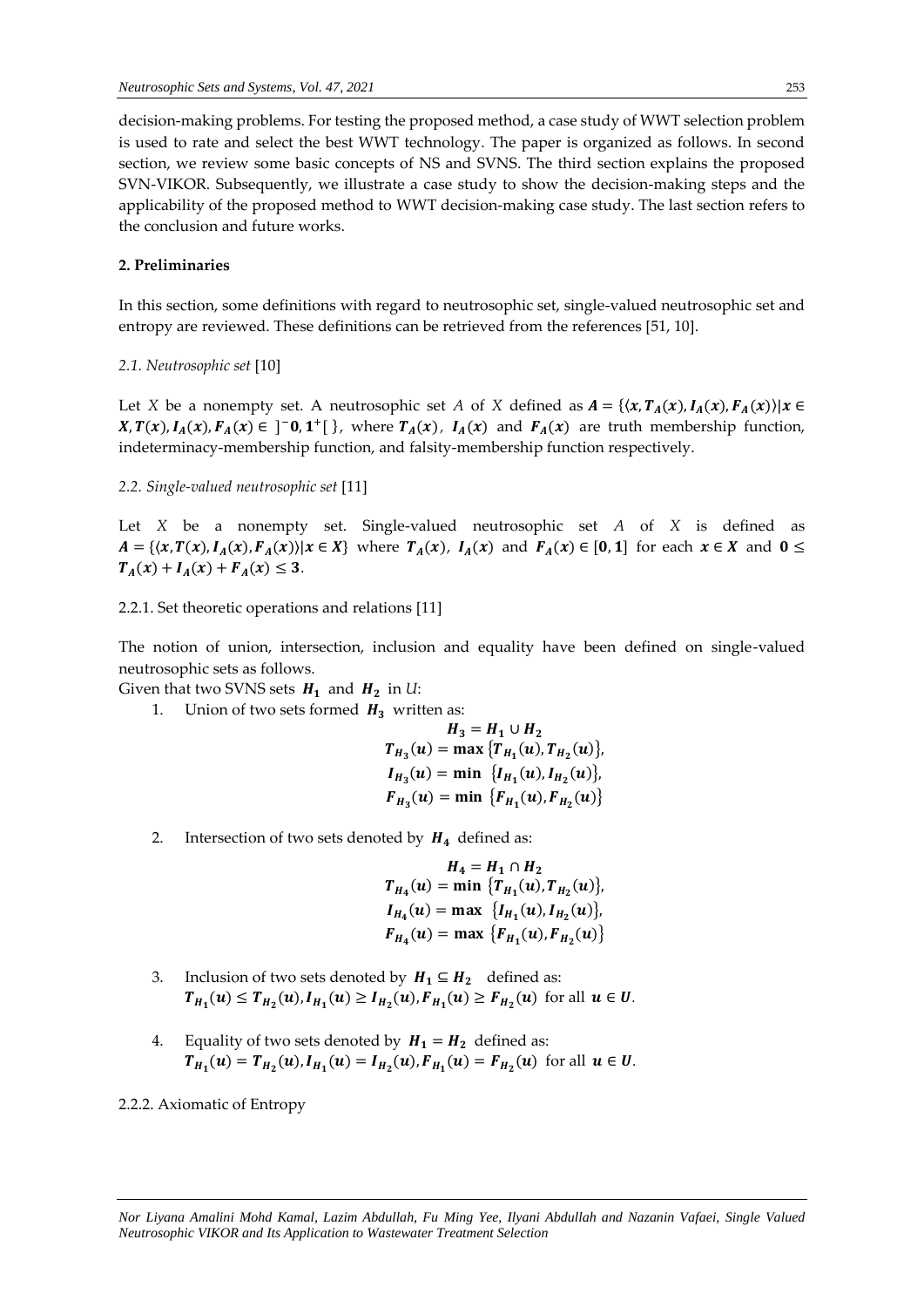Let  $N(X)$  be all SVNSs on x and  $A \in N(x)$ . An entropy on SVNSs is a function  $E_N: N(X) \to [0,1]$ which satisfies the following axioms:

The entropy of SVNS set A is:

- $E_N(A) = \frac{1}{n}$  $\frac{1}{n} \sum_{t=1}^{n} \left( 1 - \frac{1}{b-1} \right)$  $\frac{1}{b-a} \int_a^b |T_A(x_i) - F_A(x_i)| |I_A(x_i) - I_A c(x_i)| dx$  $\int_{t=1}^{n} \left(1 - \frac{1}{b-a} \int_{a}^{b} |T_A(x_i) - F_A(x_i)| \Big| I_A(x_i) - I_A(c(x_i)) \Big| dx \right)$  for all  $x \in X$ .
- $E_N(A) = 0$  if *A* is crisp set.
- 2.  $E_N(A) = 1$  if  $(T_A(x), I_A(x), F_A(x)) = (0.5, 0.5, 0.5)$  for all  $x \in X$ .
- 3.  $E_N(A) \ge E_N(B)$  if  $A \subset B$ .
- 4.  $E_N(A) = E_N(A^C)$  for all  $A \in N(X)$ .

# **3. Proposed SVN-VIKOR method**

MCDM evaluation is a complex, imprecise and time-consuming process. Moreover, it is a very significant process for choosing the best alternative. In this section, we extend the VIKOR method to solve MCDM problems in which all preference information provided by decision-makers are expressed as single-valued neutrosophic values, and the interaction phenomena among the preference of individual decision-makers and conflicting criteria are taken into account. To deal with vague and inconsistent information, we apply the SVN-VIKOR approach since it can compromise the multiple, conflict criteria and dealing efficiently with vague and inconsistent information. The SVN-VIKOR method is developed to provide a rational, systematic decision-making process by which one discovers the best solution and a compromise solution that can be used to resolve a MCDM problem in neutrosophic environment. The extended VIKOR decision procedure of MCDM based on SVNS is summarized as in Figure 1.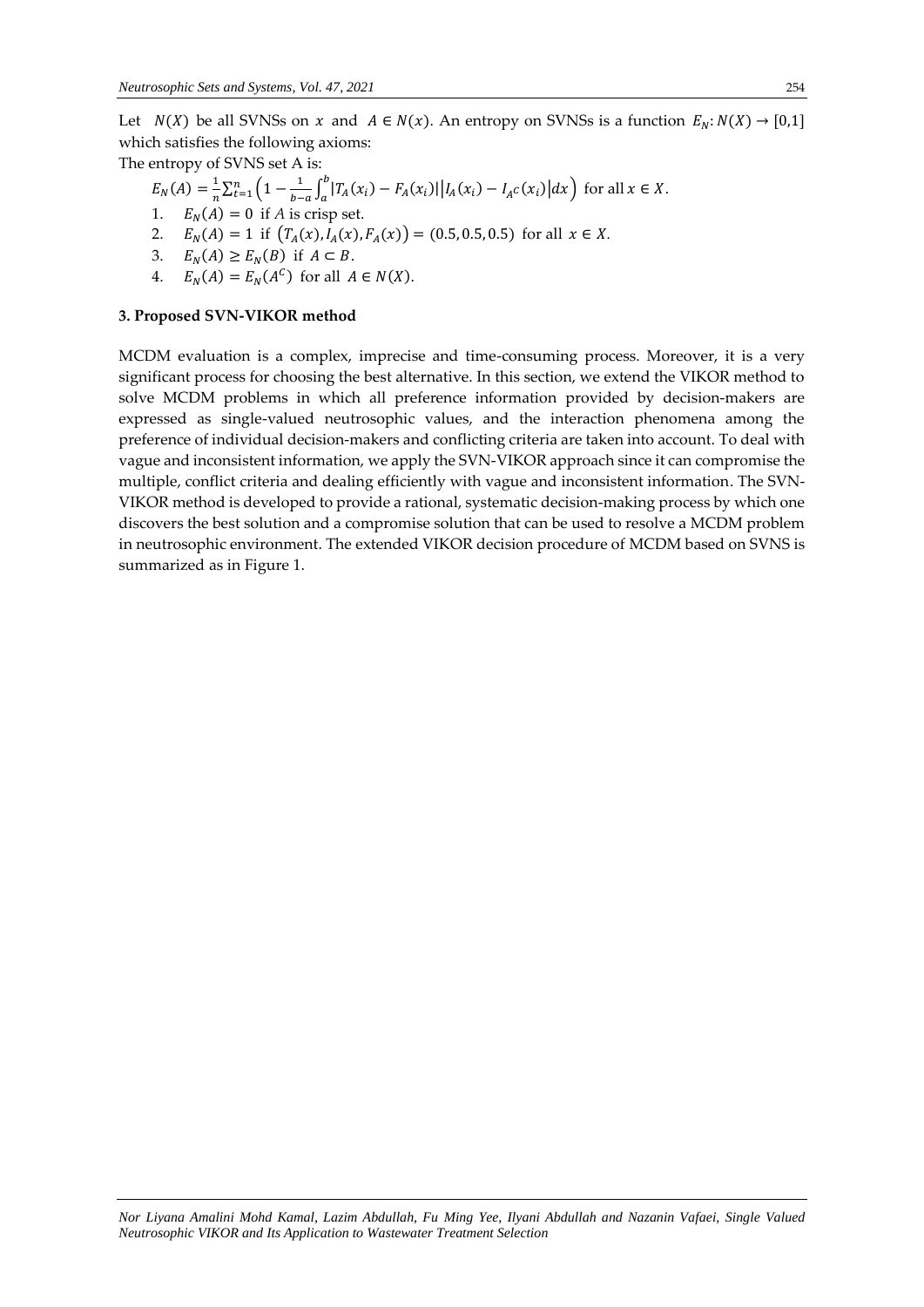**Figure 1** A general procedure of the proposed SVN-VIKOR method

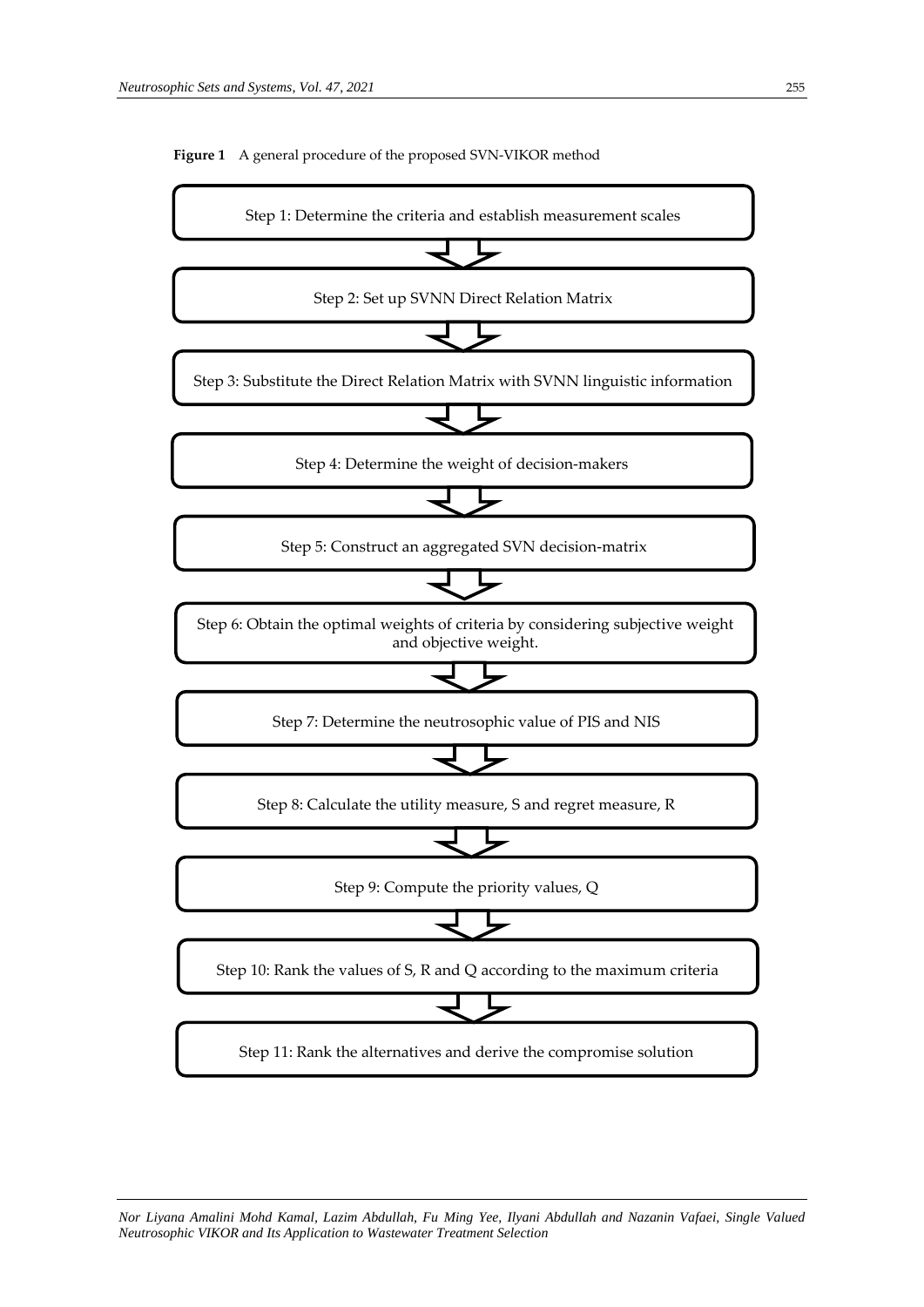Based on the Figure 1, the proposed method consists of eleven steps. Differently with other VIKOR based methods, the proposed SVN-VIKOR method has two types of optimal weights of criteria which are subjective weight and objective weight.

Let  $D^{(k)}$  be a committee of decision-makers where  $k = 1, 2, ..., p$ . *A<sub>i</sub>* represents alternatives, where  $i = 1, 2, ..., m$  and *C<sub>j</sub>* represents criteria, where  $j = 1, 2, ..., n$ . The criteria can be classified as cost criteria and benefit criteria.

Step 1: Define criteria and establish measurement scales

Step 2: Set up single valued neutrosophic number (SVNN) Direct-Relation Matrix [42]

We will get a single-valued neutrosophic decision-matrix  $X_k$ ,  $(k = 1, 2, ..., p)$  for k th decisionmaker as shown as follows:

$$
C_{1} \cdots C_{j} \cdots C_{n}
$$
\n
$$
A_{1} \begin{bmatrix} \langle t_{11}^{k}, i_{11}^{k}, f_{11}^{k} \rangle & \cdots & \langle t_{1j}^{k}, i_{1j}^{k}, f_{1j}^{k} \rangle & \cdots & \langle t_{1n}^{k}, i_{1n}^{k}, f_{1n}^{k} \rangle \\ \vdots & \vdots & \ddots & \vdots & \ddots & \vdots \\ \langle t_{i1}^{k}, i_{i1}^{k}, f_{i1}^{k} \rangle & \cdots & \langle t_{ij}^{k}, i_{ij}^{k}, f_{ij}^{k} \rangle & \cdots & \langle t_{in}^{k}, i_{in}^{k}, f_{in}^{k} \rangle \\ \vdots & \vdots & \ddots & \vdots & \ddots & \vdots \\ A_{m} \begin{bmatrix} \langle t_{m1}^{k}, i_{m1}^{k}, f_{m1}^{k} \rangle & \cdots & \langle t_{mj}^{k}, i_{mj}^{k}, f_{mj}^{k} \rangle & \cdots & \langle t_{mn}^{k}, i_{mn}^{k}, f_{mn}^{k} \rangle \end{bmatrix} \end{bmatrix}
$$

Step 3: Substitute the Direct Relation Matrix with SVNN linguistic information [12]

Step 4: Determine the weight of decision-makers

The weight of the *k* th decision-maker can be obtained through the following formula [17]:

$$
\psi_k = \frac{r_{k} + I_k(\frac{T_k}{T_k + F_k})}{\sum_{k=1}^p (r_{k} + I_k(\frac{T_k}{T_k + F_k}))}, \text{ where } \psi_k \ge 0, \sum_{k=1}^p \psi_k = 1. \tag{1}
$$

and

- $T_k$  represents the truth-membership function of  $k$  th decision-maker;
- $I_k$  represents the indeterminacy-membership function of  $k$  th decision-maker;
- $F_k$  represents the falsity-membership function of  $k$  th decision-maker.

Step 5: Construct an aggregated single-valued neutrosophic decision-matrix

Let  $D^{(k)} = (D_{ij}^k)_{m \times n}$  be a single-valued decision-matrix of the k th decision-maker. The simplified neutrosophic weighted averaging (SNWA) operator [60] is used to aggregate all individual decisionmatrices of  $D^{(k)} = (D_{ij}^k)_{m \times n}$  where k = 1, 2, …, p, i = 1, 2, …, m and j = 1, 2, …, n into a collective decision-matrix  $D = (d_{ij})_{m \times n}$ .

$$
d_{ij} = \text{SWVA} \left( d_{ij}^{(1)}, d_{ij}^{(2)}, \dots, d_{ij}^{(p)} \right)
$$
  
= 
$$
\left( 1 - \prod_{k=1}^{p} \left( 1 - T_{ij}^{(k)} \right)^{\frac{1}{p}}, \prod_{k=1}^{p} \left( 1 - I_{ij}^{(k)} \right)^{\frac{1}{p}}, \prod_{k=1}^{p} \left( 1 - F_{ij}^{(k)} \right)^{\frac{1}{p}} \right)
$$
 (2)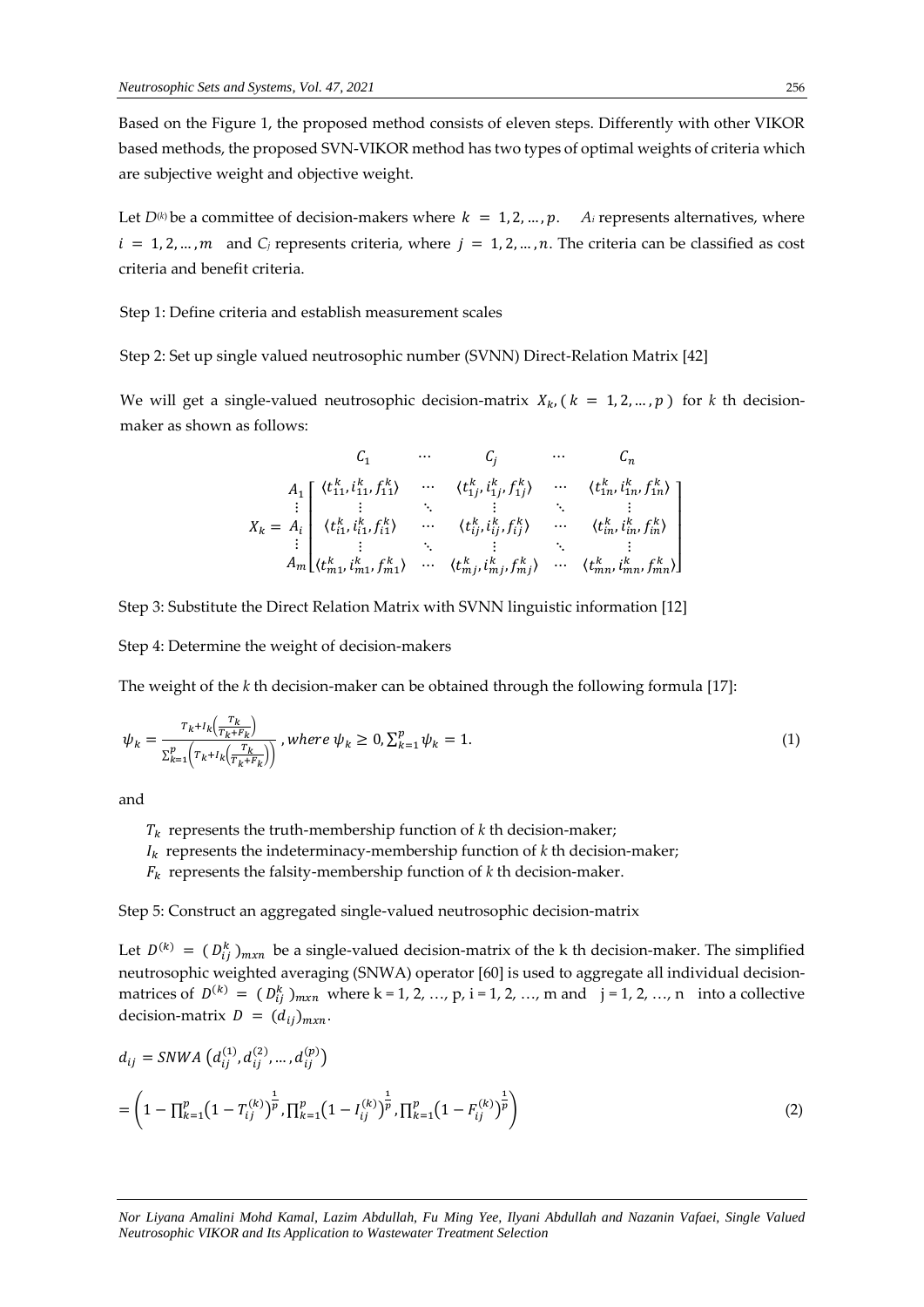The aggregated decision-matrix *D* is defined as follows:

$$
D = \begin{bmatrix} d_{11} & d_{12} & \cdots & d_{1n} \\ d_{21} & d_{22} & \cdots & d_{2n} \\ \vdots & \vdots & \ddots & \vdots \\ d_{m1} & d_{m2} & \cdots & d_{mn} \end{bmatrix}, \text{ where } d_{ij} = (T_{ij}, I_{ij}, F_{ij}).
$$

Step 6: Obtain the optimal weights of criterion:

In this section, there are two types of weight of criteria that need to be considered which are subjective weight and objective weight.

1. Subjective weight

The rating of alternatives with regards to each criterion is collecting through decision-makers' opinion. The weight of importance of the criteria correspond to alternatives are identified through linguistic rating scale as follows:

**Table 1** Five-point linguistic rating scale and its linguistic terms.

| <b>Linguistic Terms</b> | <b>Influence Score</b> | <b>SVNNs</b>     |
|-------------------------|------------------------|------------------|
| Very Low                |                        | (0.1, 0.8, 0.9)  |
| Low                     |                        | (0.35, 0.6, 0.7) |
| Medium                  |                        | (0.5, 0.4, 0.45) |
| High                    |                        | (0.8, 0.2, 0.15) |
| Very High               |                        | (0.9, 0.1, 0.1)  |

Assume that the weight of the criterion is obtained using eq (3):

$$
w_j = SVNSWA(w_j^1, w_j^2, ..., w_j^l)
$$
  
=  $\left(1 - \prod_{k=1}^l (1 - T_{ij}^{(k)})^{\psi_k}, \prod_{k=1}^l (I_{ij}^{(k)})^{\psi_k}, \prod_{k=1}^l (F_{ij}^{(k)})^{\psi_k}\right)$  (3)

where  $j = 1, 2, ..., n$  and  $w_j = (T_j, I_j, F_j)$  is the importance weight of the j th criterion. Normalized subjective weight of each criterion can be obtained using eq (4). Assume that our decision group has *k* decision-makers and  $A_j = (T_j, I_j, F_j)$  is an SVNN expresses j th decision-maker.

$$
w_j^s = T_j + I_j \left( \frac{r_j}{r_{j} + r_j} \right) \left[ - \left( \frac{1}{\ln m} \right) \sum_{i=1}^m T_j + I_j \left( \frac{r_j}{r_{j} + r_j} \right) \right]^{-1} \tag{4}
$$

where  $j = 1, 2, ..., n$ , and  $\sum_{j=1}^{n} w_j^s = 1$ .

2. Objective weight [46]

The evaluation criterion should be normalized by using eq (5):

$$
P_{ij} = \frac{x_{ij}}{\sum_{i=1}^{m} x_{ij}}\tag{5}
$$

where  $P_{ij}$  is the projected outcome of criterion *j*.

Next, entropy  $E_i$  of the set of projected outcomes of criterion *j* should be calculated using eq (6):

$$
E_j = -\left(\frac{1}{\ln m}\right) \sum_{i=1}^{m} P_{ij} \ln P_{ij}
$$
 (6)

where *m* is the number of criteria and  $0 \le E_j \le 1$ .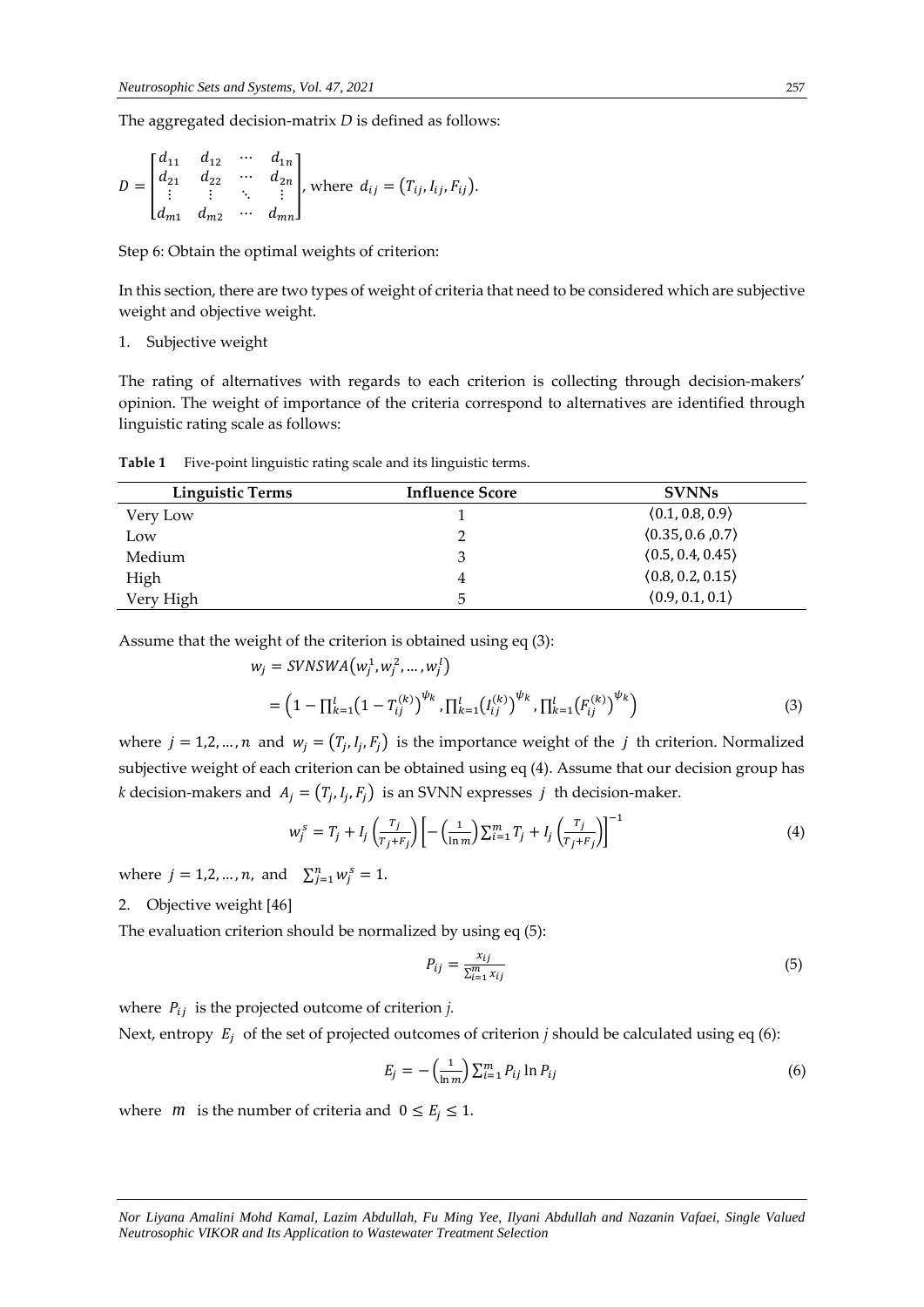After that, the divergence,  $div_i$  which is the divergence degree of the intrinsic information of criterion *j*, should be defined in order to obtain the objective weights of the criteria.

$$
div_j = 1 - E_j \tag{7}
$$

The greater the divergence degree of the criterion, the more important the criterion in the decisionmaking process. Finally, objective weights can be obtained using eq (8).

$$
w_j^o = \frac{div_j}{\sum_{j=1}^n div_j} \tag{8}
$$

Step 7: Determine the neutrosophic value of positive ideal solution (PIS)  $f_j^+ = \langle T_j^+, I_j^+, F_j^+ \rangle$  and the neutrosophic value of negative ideal solution (NIS)  $f_j^- = \langle T_j^-, I_j^-, F_j^- \rangle$  for all criteria rating,  $j = 1, 2, \ldots, n$ .

$$
f_j^- = \begin{cases} \min_i r_{ij}, \text{for Benefit Criteria} \\ \max_i r_{ij}, \text{for Cost Criteria} \end{cases}
$$
 (9)

$$
f_j^+ = \begin{cases} \max_i r_{ij}, \text{for Benefit Criteria} \\ \min_i r_{ij}, \text{for Cost Criteria} \end{cases}
$$
 (10)

where  $j = 1, 2, ..., n$ .

Step 8: Calculate the utility measure,  $(S_i)$ , and the regret measure,  $(R_i)$  for the alternative as follow:

$$
S_i = \sum_{j=1}^n \frac{w_j ||\tilde{f}_j^+ - \tilde{f}_{1j}||}{||\tilde{f}_j^+ - \tilde{f}_j||}, i = 1, 2, ..., m
$$
\n(11)

$$
R_{i} = \max_{j} \left\{ \frac{w_{j} || \tilde{f}_{j}^{+} - \tilde{f}_{1j} ||}{|| \tilde{f}_{j}^{+} - \tilde{f}_{j}^{-} ||}, i = 1, 2, ..., m \right\}
$$
 (12)

where  $w_j$  indicates the combination weight for each criterion.

$$
w_j = v w_j^s + (1 - v) w_j^o \tag{13}
$$

where *v* denotes relative importance between subjective weights and objective weights. It can be taken in any value from 0 to 1 but usually it is set as 0.5.

Step 9: Compute the priority values,  $Q_i$ ,  $i = 1, 2, \ldots, m$  by using the formula as follow:

$$
Q_i = \nu \frac{(s_i - s^+)}{(s^+ - s^+)} + (1 - \nu) \frac{(R_i - R^+)}{(R^+ - R^+)}
$$
(14)

where  $S^+ = \min_i S_i$ ,  $S^- = \max_i S_i$ ,  $R^+ = \min_i R_i$ ,  $R^- = \max_i R_i$ ,

*v* indicates the weight of the strategy of the majority of criteria, usually it is assumed as 0.5.

Step 10: Rank the value of  $S_i$ ,  $R_i$ , and  $Q_i$  according to maximum criteria. Rank the alternatives in decreasing order results.

Step 11: Rank the alternatives and derive the compromise solution.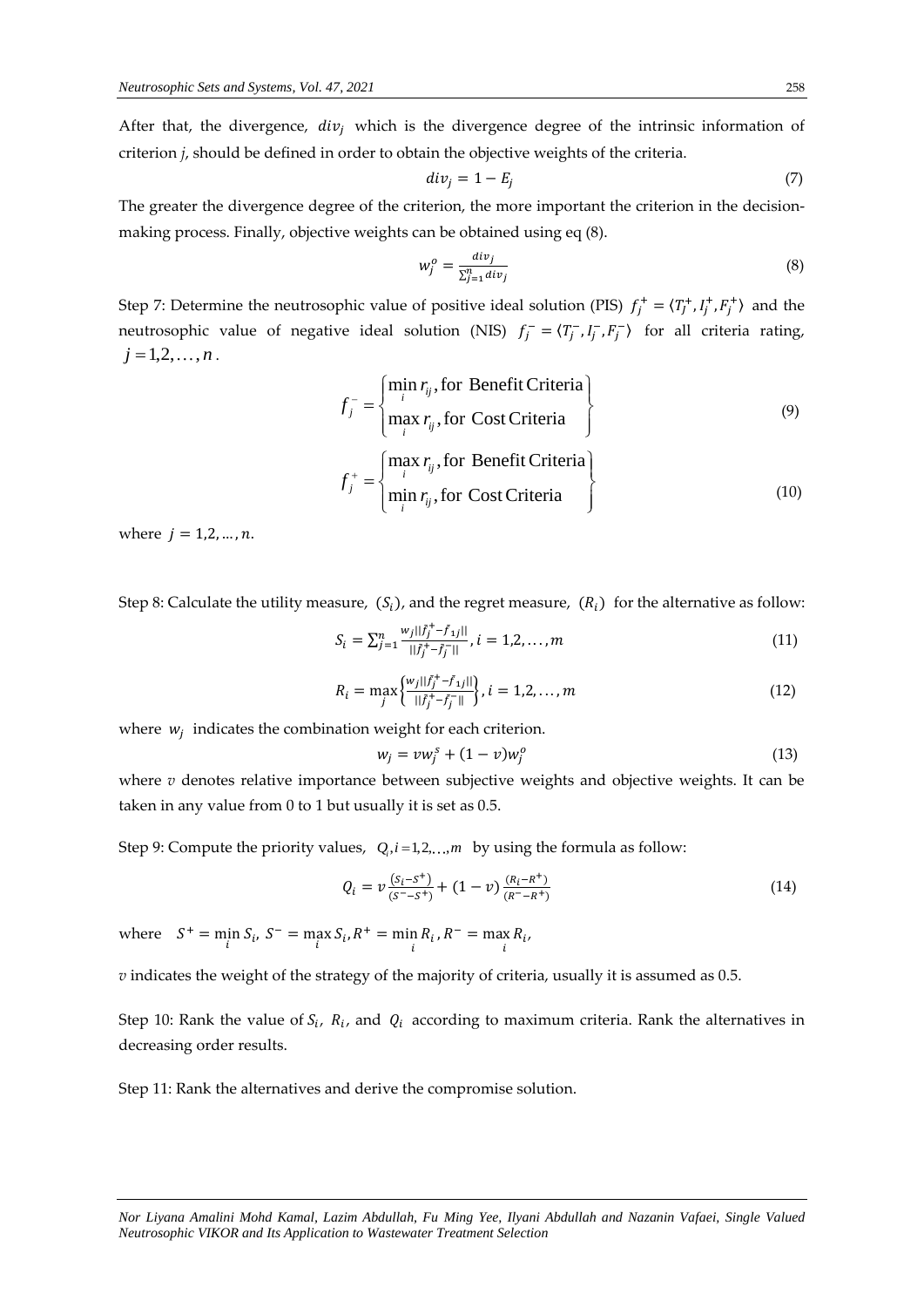The alternative  $A^{(1)}$  (top alternative) that ranks the best in minimum value of *Q* fulfills the following two conditions:

Condition 1: Acceptable advantages

$$
Q(A^{(2)}) - Q(A^{(1)}) \ge \frac{1}{m-1} \tag{15}
$$

where  $A^{(1)}$  and  $A^{(2)}$  are the top two alternatives in  $Q_i$ .

Condition 2: Acceptable Stability

The top alternatives should be the best ranked by  $S_i$  and  $R_i$ .

If one of the above conditions cannot be satisfied, a set of compromise solutions has been proposed: 1. Alternatives  $A^{(1)}$  and  $A^{(2)}$  are accepted if only stability condition is not satisfied;

2. Alternatives  $A^{(1)}$ ,  $A^{(2)}$ , ...,  $A^{(u)}$  are accepted if advantage condition is not satisfied.  $A^{(u)}$  is determined by the relation  $Q(A^{(u)}) - Q(A^{(1)}) \ge \frac{1}{m}$  $\frac{1}{m-1}$  for maximum *u* (the positions of these alternatives are in closeness).

#### **4. Implementation**

In order to test the efficiency and effectiveness of proposed method for the WWT selection, we present a case study which are includes scenario, implementation methods and data analysis. The WWT selection is a complex process, where alternatives and criteria are inherited some extent of imprecise information. In the midst of this complexity, it is a very vital process for finding the best alternative to solve the problem. Our case study includes the evaluation process of various WWT which contains five alternatives as follows: Activated Sludge (A1), Aerated Lagoons (A2), Rotating Biological Contactors (A3), Oxidation Ditch (A4) and Trickling Filter (A5). Three interview sessions of three decision-makers were conducted to evaluate the importance of alternatives with respect to criteria of WWT.

The decision-making for the best WWT alternatives is done by considering the basis of nine core factors or criteria. The amount of pollutants removed (C1), lifetime (C2), operation and maintenance cost (C3), reliability (C4), capital cost (C5), environmental impacts (C6), sustainability (C7), land area requirement (C8) and safety risk to worker (C9) are nine criteria of WWT. The procedure of decisionmaking is presented as follows:

Step 1: Define criteria and establish measurement scales

Structured interviews were used to choose three distinct decision-makers (DM1, DM2, DM3) as expert groups in order to gather their perspectives. The DMs were carefully chosen to ensure that they are well recognised and specialists in WWT technology. Tables 2 and 3 describe decision-makers' perspectives on the weight of importance of criteria and the evaluation of WWT alternatives against the criteria.

|    | DM1           | DM2           | DM3 |
|----|---------------|---------------|-----|
| C1 | $\circ$       |               | ∽   |
| C2 | Ć             | $\mathcal{D}$ | ∽   |
| C3 | $\mathcal{D}$ | $\mathcal{D}$ |     |
| C4 |               |               | ∽   |

**Table 2** Influence score of three decision-makers on importance of criteria.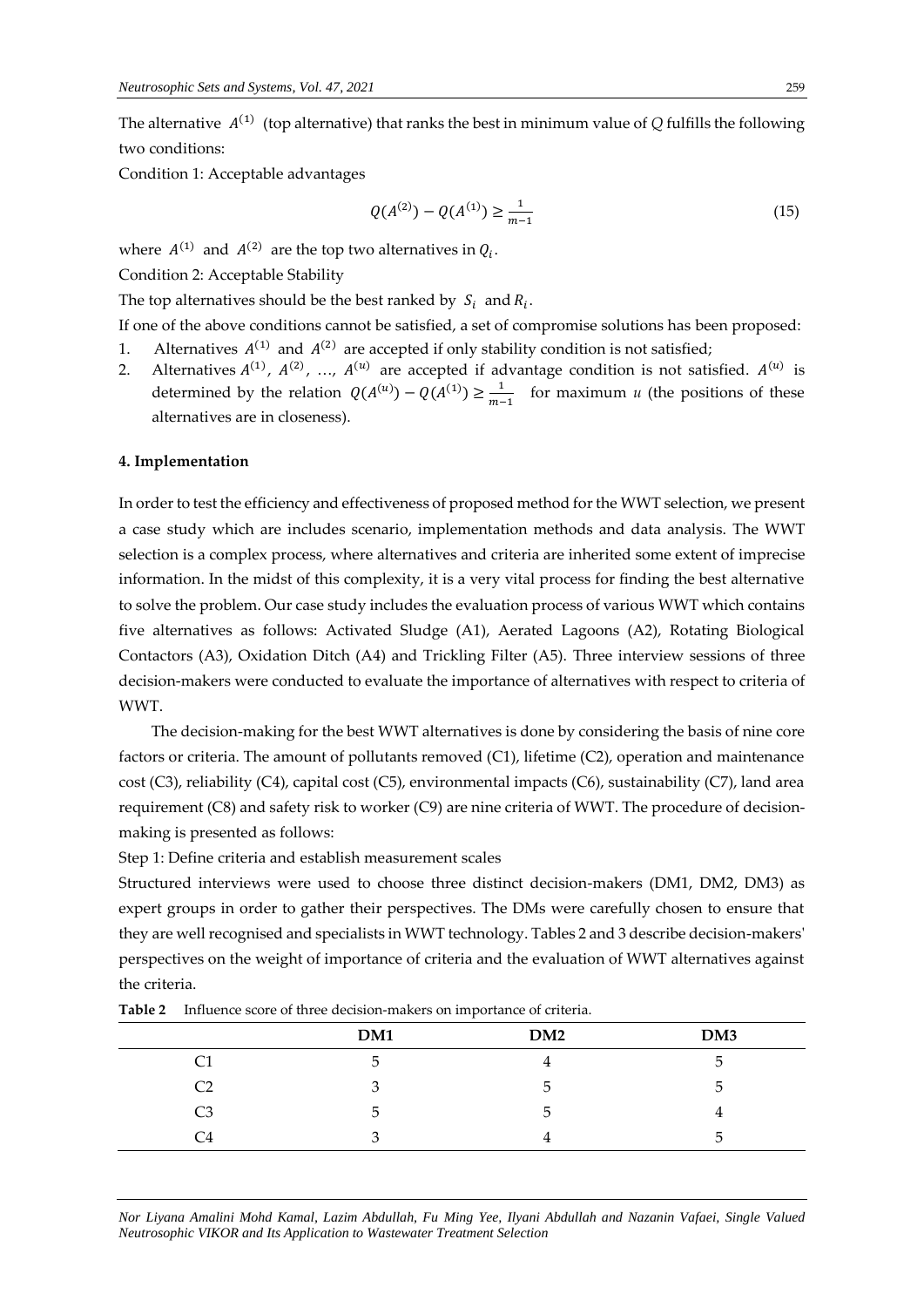| C <sub>5</sub> | 5                        | 3 | $\overline{ }$ |
|----------------|--------------------------|---|----------------|
| C <sub>6</sub> | 5.                       | 3 | $\mathbf{z}$   |
| C7             | 4                        | 3 | 片              |
| C8             | 4                        | 4 | $\mathbf{z}$   |
| ∼q             | $\overline{\phantom{a}}$ | ⌒ |                |

**Table 3** Rating on evaluation of WWT alternatives with respected to criteria.

|                |                 | C1 | C <sub>2</sub> | C <sub>3</sub> | C <sub>4</sub> | C <sub>5</sub> | C6             | C7             | C8             | C9 |  |
|----------------|-----------------|----|----------------|----------------|----------------|----------------|----------------|----------------|----------------|----|--|
|                | DM1             | 7  | 7              | 7              | 7              | 7              | 5              | 7              | 5              | 6  |  |
| A <sub>1</sub> | DM <sub>2</sub> | 7  | 7              | 7              | 7              | 5              | 7              | 7              | 7              | 7  |  |
|                | DM3             | 7  | 7              | $\,8\,$        | 8              | 6              | 5              | $\overline{4}$ | $\overline{4}$ | 6  |  |
|                | DM1             | 6  | 6              | 5              | 6              | $\overline{4}$ | $\overline{4}$ | 5              | 1              | 6  |  |
| A2             | DM2             | 7  | 7              | 7              | 7              | 5              | 7              | 7              | 3              | 7  |  |
|                | DM3             | 6  | 6              | $\overline{4}$ | 8              | 3              | $\overline{4}$ | 6              | 7              | 6  |  |
|                | DM1             | 7  | 7              | 5              | 7              | 6              | 8              | 7              | 5              | 6  |  |
| A3             | DM2             | 7  | 5              | 7              | 7              | 7              | 7              | 7              | 7              | 7  |  |
|                | DM3             | 7  | 7              | $\overline{4}$ | 7              | 6              | 8              | 7              | 5              | 6  |  |
|                | DM1             | 6  | 6              | 5              | 6              | $\overline{4}$ | $\overline{4}$ | 5              | $\mathbf{1}$   | 6  |  |
| A4             | DM2             | 7  | 7              | 7              | 5              | 5              | 7              | 7              | 5              | 7  |  |
|                | DM3             | 7  | 7              | 5              | 6              | $\overline{4}$ | $\overline{4}$ | 5              | 3              | 6  |  |
|                | DM1             | 7  | 6              | $\overline{4}$ | 7              | $\overline{4}$ | 8              | 7              | 6              | 5  |  |
| A <sub>5</sub> | DM <sub>2</sub> | 7  | 5              | 3              | 7              | 5              | 7              | 7              | 7              | 7  |  |
|                | DM3             | 7  | 6              | 5              | 5              | $\overline{4}$ | 6              | 7              | 3              | 5  |  |

Step 2 & Step 3: Construct SVNN Direct Relation Matrix

SVNNs Linguistic Phrases are substituted into table 3 in order to construct SVNN Direct Relation Matrix (see Table 4).

|                |                 | C <sub>1</sub> | C <sub>2</sub> | C <sub>3</sub> | C <sub>4</sub> | C <sub>5</sub> | C6   | C7   | C8   | C <sub>9</sub> |
|----------------|-----------------|----------------|----------------|----------------|----------------|----------------|------|------|------|----------------|
|                |                 | 0.8            | 0.8            | 0.8            | 0.8            | 0.8            | 0.5  | 0.8  | 0.5  | 0.65           |
|                | DM1             | 0.2            | 0.2            | 0.2            | 0.2            | 0.2            | 0.5  | 0.2  | 0.5  | 0.35           |
|                |                 | 0.15           | 0.15           | 0.15           | 0.15           | 0.15           | 0.45 | 0.15 | 0.45 | 0.3            |
|                |                 | 0.8            | 0.8            | 0.8            | 0.8            | 0.5            | 0.8  | 0.8  | 0.8  | 0.8            |
| A <sub>1</sub> | DM <sub>2</sub> | 0.2            | 0.2            | 0.2            | 0.2            | 0.5            | 0.2  | 0.2  | 0.2  | 0.2            |
|                |                 | 0.15           | 0.15           | 0.15           | 0.15           | 0.45           | 0.15 | 0.15 | 0.15 | 0.15           |
|                |                 | 0.8            | 0.8            | 0.9            | 0.9            | 0.65           | 0.5  | 0.35 | 0.35 | 0.65           |
|                | DM <sub>3</sub> | 0.2            | 0.2            | 0.1            | 0.1            | 0.35           | 0.5  | 0.65 | 0.65 | 0.35           |
|                |                 | 0.15           | 0.15           | 0.05           | 0.05           | 0.3            | 0.45 | 0.6  | 0.6  | 0.3            |
|                |                 | 0.65           | 0.65           | 0.5            | 0.65           | 0.35           | 0.35 | 0.5  | 0.05 | 0.65           |
| A <sub>2</sub> | DM1             | 0.35           | 0.35           | 0.5            | 0.35           | 0.65           | 0.65 | 0.5  | 0.9  | 0.35           |

**Table 4** SVNN Direct Relation Matrix.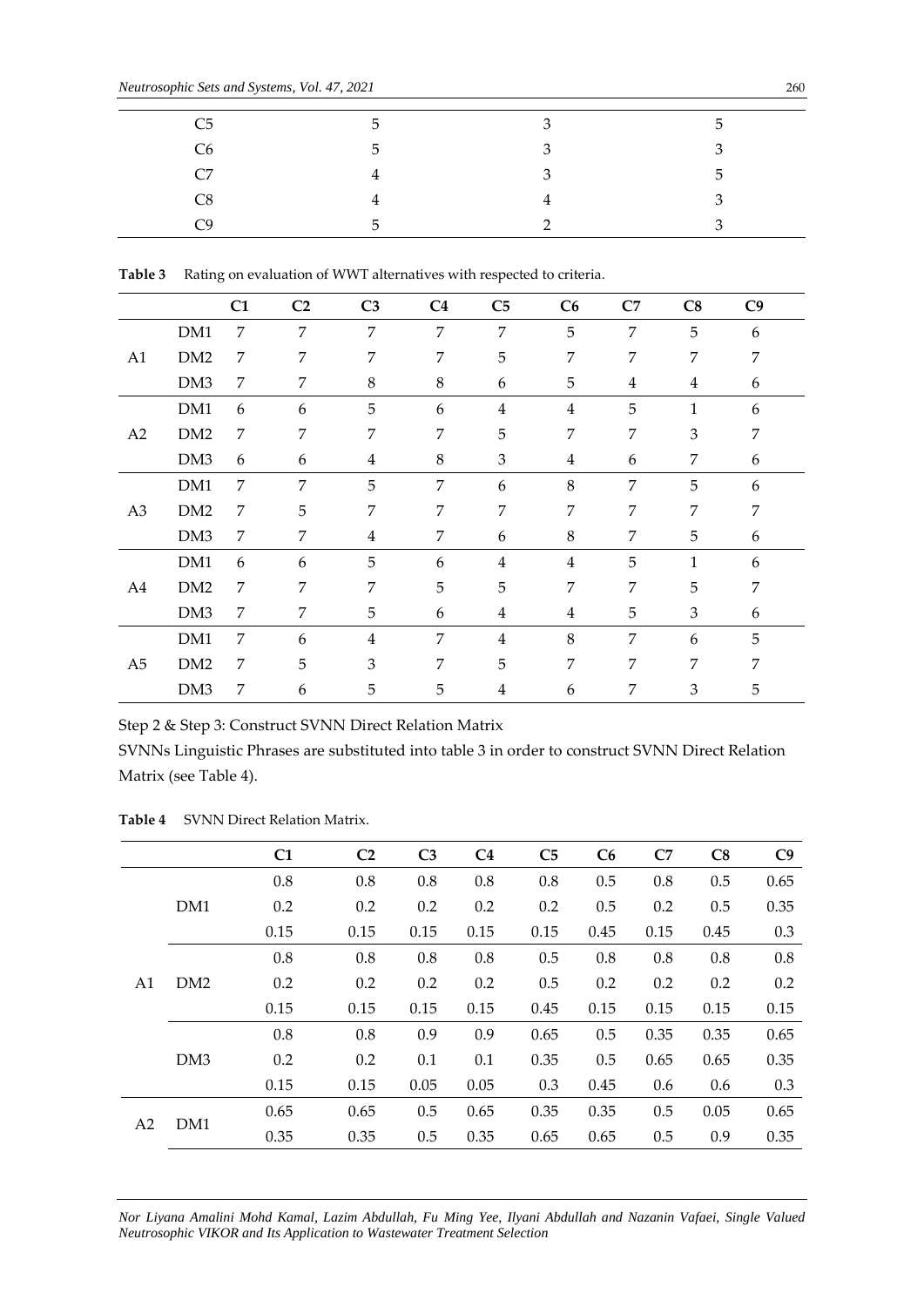|                |                 | 0.3     | 0.3     | 0.45    | 0.3     | 0.6     | 0.6      | 0.45    | 0.95    | 0.3     |
|----------------|-----------------|---------|---------|---------|---------|---------|----------|---------|---------|---------|
|                |                 | $0.8\,$ | $0.8\,$ | $0.8\,$ | $0.8\,$ | 0.5     | $0.8\,$  | $0.8\,$ | 0.2     | 0.8     |
|                | DM <sub>2</sub> | 0.2     | $0.2\,$ | 0.2     | 0.2     | 0.5     | 0.2      | 0.2     | 0.75    | 0.2     |
|                |                 | 0.15    | 0.15    | 0.15    | 0.15    | 0.45    | 0.15     | 0.15    | 0.8     | 0.15    |
|                |                 | 0.65    | 0.65    | 0.35    | 0.9     | $0.2\,$ | 0.35     | 0.65    | $0.8\,$ | 0.65    |
|                | DM3             | 0.35    | 0.35    | 0.65    | 0.1     | 0.75    | 0.65     | 0.35    | 0.2     | 0.35    |
|                |                 | 0.3     | 0.3     | 0.6     | 0.05    | $0.8\,$ | 0.6      | 0.3     | 0.15    | $0.3\,$ |
|                |                 | $0.8\,$ | $0.8\,$ | 0.5     | $0.8\,$ | 0.65    | 0.9      | $0.8\,$ | 0.5     | 0.65    |
|                | DM1             | 0.2     | 0.2     | 0.5     | 0.2     | 0.35    | $0.1\,$  | 0.2     | 0.5     | 0.35    |
|                |                 | 0.15    | 0.15    | 0.45    | 0.15    | 0.3     | 0.05     | 0.15    | 0.45    | $0.3\,$ |
|                |                 | $0.8\,$ | 0.5     | 0.8     | 0.8     | 0.8     | $0.8\,$  | $0.8\,$ | $0.8\,$ | $0.8\,$ |
| A <sub>3</sub> | DM2             | 0.2     | 0.5     | 0.2     | 0.2     | 0.2     | 0.2      | 0.2     | 0.2     | 0.2     |
|                |                 | 0.15    | 0.45    | 0.15    | 0.15    | 0.15    | $0.15\,$ | 0.15    | 0.15    | 0.15    |
|                |                 | $0.8\,$ | $0.8\,$ | 0.35    | $0.8\,$ | 0.65    | 0.9      | $0.8\,$ | 0.5     | 0.65    |
|                | DM3             | 0.2     | $0.2\,$ | 0.65    | 0.2     | 0.35    | 0.1      | 0.2     | 0.5     | 0.35    |
|                |                 | 0.15    | 0.15    | 0.6     | 0.15    | 0.3     | 0.05     | 0.15    | 0.45    | 0.3     |
|                |                 | 0.65    | 0.65    | 0.5     | 0.65    | 0.35    | 0.35     | 0.5     | 0.05    | 0.65    |
|                | DM1             | 0.35    | 0.35    | 0.5     | 0.35    | 0.65    | 0.65     | 0.5     | 0.9     | 0.35    |
|                |                 | 0.3     | 0.3     | 0.45    | 0.3     | 0.6     | 0.6      | 0.45    | 0.95    | $0.3\,$ |
|                |                 | $0.8\,$ | 0.8     | $0.8\,$ | 0.5     | 0.5     | 0.8      | $0.8\,$ | 0.5     | 0.8     |
| A4             | DM <sub>2</sub> | 0.2     | $0.2\,$ | 0.2     | $0.5\,$ | 0.5     | $0.2\,$  | 0.2     | 0.5     | 0.2     |
|                |                 | 0.15    | 0.15    | 0.15    | 0.45    | 0.45    | 0.15     | 0.15    | 0.45    | 0.15    |
|                |                 | $0.8\,$ | $0.8\,$ | 0.5     | 0.65    | 0.35    | 0.35     | 0.5     | 0.2     | 0.65    |
|                | DM3             | 0.2     | 0.2     | $0.5\,$ | 0.35    | 0.65    | 0.65     | $0.5\,$ | 0.75    | 0.35    |
|                |                 | 0.15    | 0.15    | 0.45    | 0.3     | 0.6     | $0.6\,$  | 0.45    | $0.8\,$ | 0.3     |
|                |                 | $0.8\,$ | 0.65    | 0.35    | 0.8     | 0.35    | 0.9      | $0.8\,$ | 0.65    | 0.5     |
|                | DM1             | 0.2     | 0.35    | 0.65    | 0.2     | 0.65    | 0.1      | 0.2     | 0.35    | 0.5     |
|                |                 | 0.15    | 0.3     | 0.6     | 0.15    | 0.6     | 0.05     | 0.15    | 0.3     | 0.45    |
|                |                 | $0.8\,$ | $0.5\,$ | 0.2     | $0.8\,$ | 0.5     | 0.8      | $0.8\,$ | $0.8\,$ | $0.8\,$ |
| A <sub>5</sub> | DM2             | $0.2\,$ | 0.5     | 0.75    | $0.2\,$ | 0.5     | 0.2      | 0.2     | 0.2     | 0.2     |
|                |                 | 0.15    | 0.45    | 0.8     | 0.15    | 0.45    | 0.15     | 0.15    | 0.15    | 0.15    |
|                |                 | 0.8     | 0.65    | 0.5     | 0.5     | 0.35    | 0.65     | $0.8\,$ | 0.2     | 0.5     |
|                | DM <sub>3</sub> | 0.2     | 0.35    | 0.5     | 0.5     | 0.65    | 0.35     | 0.2     | 0.75    | 0.5     |
|                |                 | 0.15    | 0.3     | 0.45    | 0.45    | 0.6     | 0.3      | 0.15    | $0.8\,$ | 0.45    |

Step 4: Determine the weights of decision-makers

The weights of decision-makers are obtained as in eq (1).

$$
T_k + I_k \left( \frac{T_k}{T_k + F_k} \right)
$$
  
I: 0.8 + 0.2  $\left( \frac{0.8}{0.8 + 0.15} \right) = 0.9684$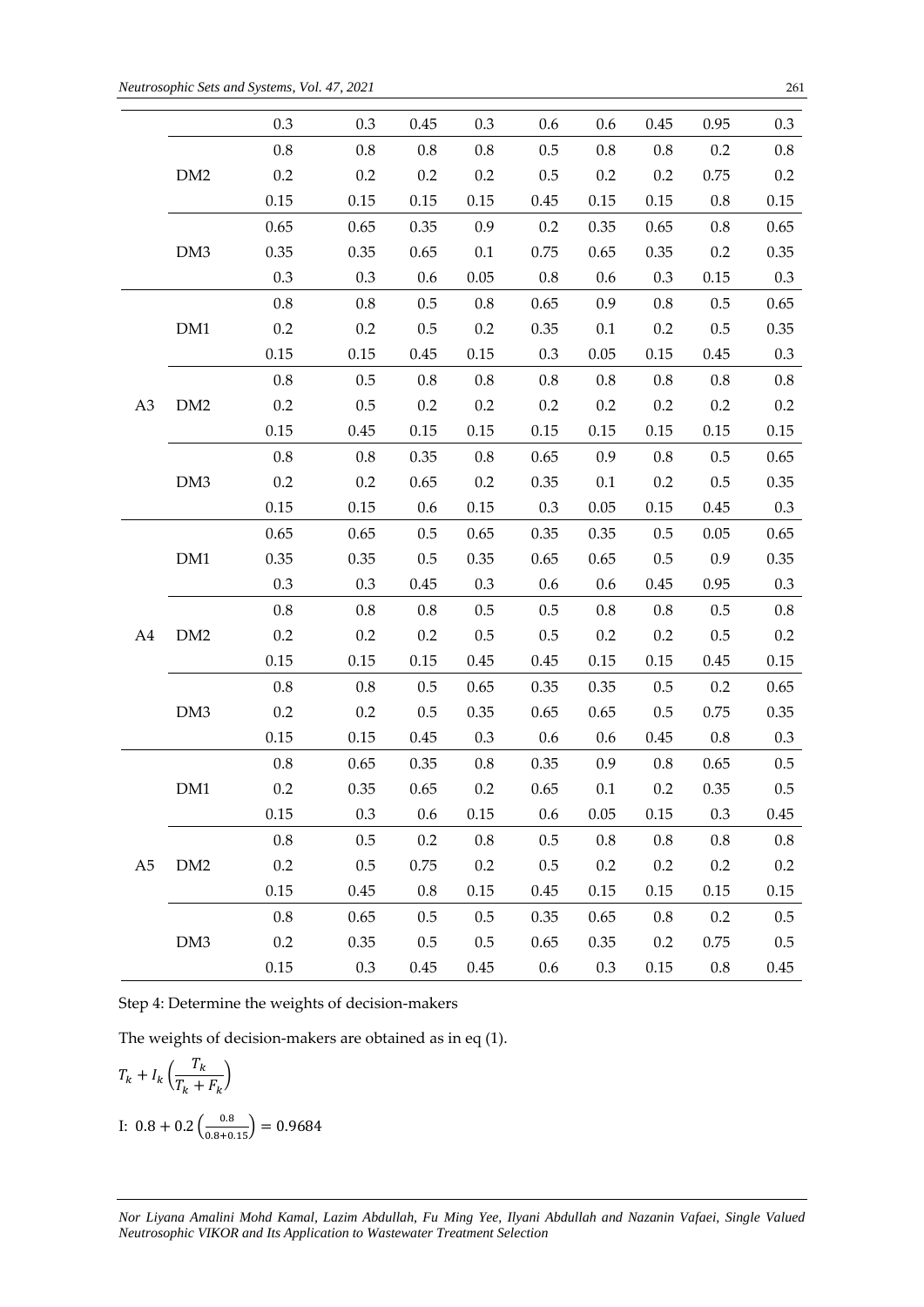I: 
$$
0.8 + 0.2 \left(\frac{0.8}{0.8 + 0.15}\right) = 0.9684
$$
  
\nM:  $0.5 + 0.4 \left(\frac{0.5}{0.5 + 0.45}\right) = 0.7105$   
\n
$$
\sum_{k=1}^{p} \mu_k + \pi_k \left(\frac{\mu_k}{\mu_k + \nu_k}\right) = 0.9684 + 0.9684 + 0.7105 = 2.6474
$$
\n
$$
\psi_k
$$
, where  $k = 1, 2, 3$   
\n
$$
DM1 = \frac{0.9684}{2.6474} = 0.3658
$$
, 
$$
DM2 = \frac{0.9684}{2.6474} = 0.3658
$$
, 
$$
DM3 = \frac{0.7105}{0.6474} = 0.2684
$$

Step 5: Construct an aggregated SVN decision-matrix

The importance weight of decision-makers is shown in Table 5.

**Table 5** Importance weight of decision-makers.

| DΜ | Linguistic Variable | <b>IFNs</b>      | Weights |
|----|---------------------|------------------|---------|
|    | Important           | (0.8, 0.2, 0.15) | 0.3658  |
|    | Important           | (0.8, 0.2, 0.15) | 0.3658  |
|    | Medium              | (0.5, 0.4, 0.45) | 0.2684  |

To fuse the weight of all decision-makers into one, SNWA operator is applied by using eq (2).

 $T_{1,1} = 1 - ((1 - 0.8)^{0.3658} \times (1 - 0.8)^{0.3658} \times (1 - 0.8)^{0.2684}) = 0.8$  $I_{1,1} = 0.2^{0.3658} \times 0.2^{0.3658} \times 0.2^{0.2684} = 0.2$ 

 $F_{1,1} = 0.15^{0.3658} \times 0.15^{0.3658} \times 0.15^{0.2684} = 0.15$ 

The rest of calculations are calculated in similarly. The detailed calculation of aggregated SVNS matrix is shown in the Table 6.

|                | C <sub>1</sub> | C <sub>2</sub> | C <sub>3</sub> | C <sub>4</sub> | C <sub>5</sub> | C6     | C7     | C8     | C <sub>9</sub> |
|----------------|----------------|----------------|----------------|----------------|----------------|--------|--------|--------|----------------|
|                | 0.8            | 0.8            | 0.8339         | 0.8340         | 0.6750         | 0.6424 | 0.7256 | 0.6163 | 0.7148         |
| A1             | 0.2            | 0.2            | 0.1660         | 0.1660         | 0.3250         | 0.3576 | 0.2744 | 0.3837 | 0.2852         |
|                | 0.15           | 0.15           | 0.1116         | 0.1117         | 0.2700         | 0.3011 | 0.2176 | 0.3252 | 0.2328         |
|                | 0.7148         | 0.7148         | 0.6163         | 0.79623        | 0.3756         | 0.5777 | 0.6750 | 0.4128 | 0.7148         |
| A <sub>2</sub> | 0.2852         | 0.2852         | 0.3837         | 0.20377        | 0.6136         | 0.4223 | 0.3250 | 0.5623 | 0.2852         |
|                | 0.2328         | 0.2328         | 0.3252         | 0.14393        | 0.5834         | 0.3613 | 0.2700 | 0.5436 | 0.2328         |
|                | 0.8            | 0.7204         | 0.6163         | 0.8            | 0.7148         | 0.8711 | 0.8    | 0.6424 | 0.7148         |
| A <sub>3</sub> | 0.2            | 0.2796         | 0.3837         | 0.2            | 0.2852         | 0.1289 | 0.2    | 0.3576 | 0.2852         |
|                | 0.15           | 0.2242         | 0.3252         | 0.15           | 0.2328         | 0.0747 | 0.15   | 0.3011 | 0.2328         |
| A4             |                |                |                |                |                |        |        |        |                |
|                | 0.7546         | 0.7546         | 0.6424         | 0.6012         | 0.4095         | 0.5777 | 0.6424 | 0.2827 | 0.7148         |

**Table 6** Aggregated SVNS matrix.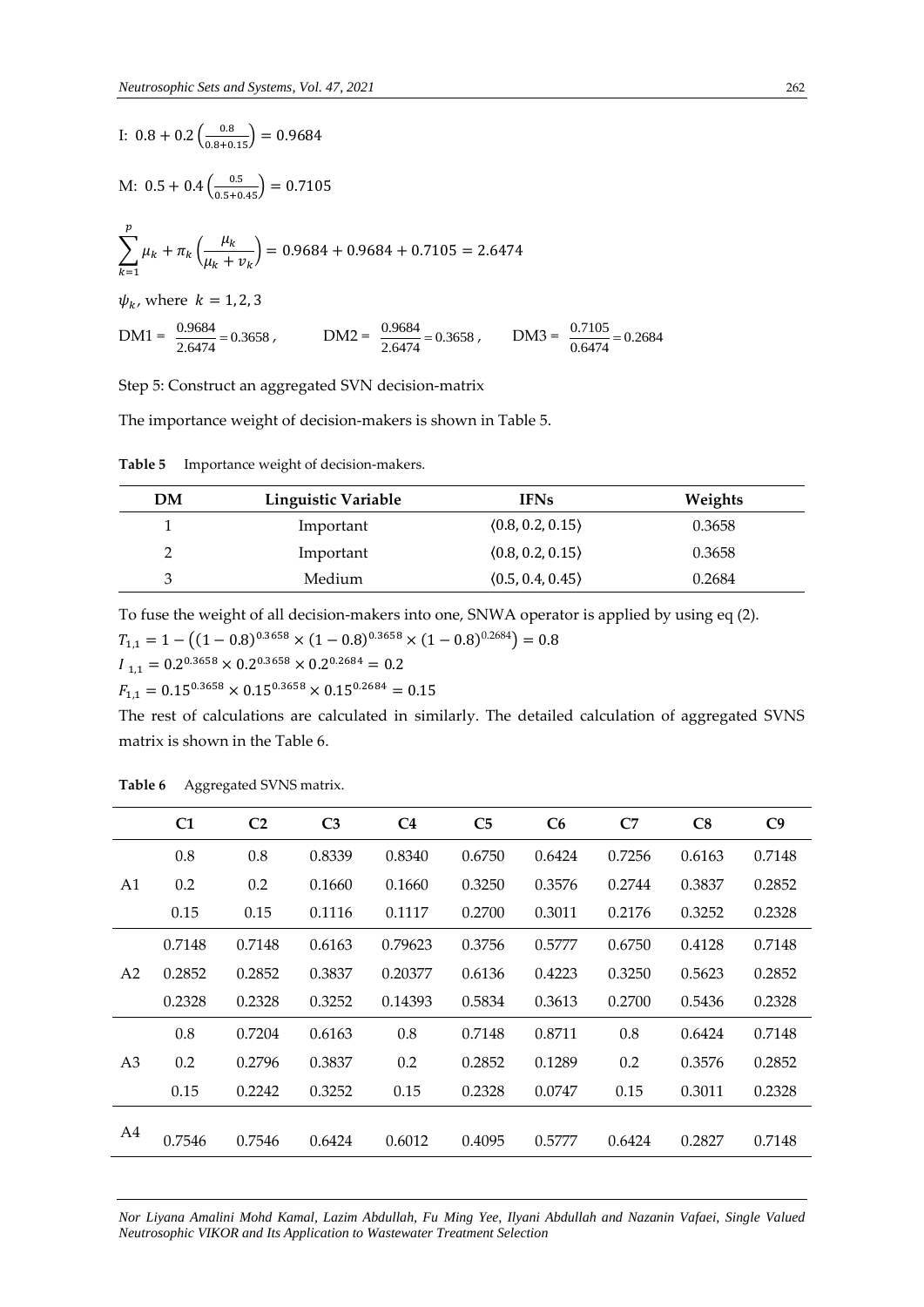|    | 0.2454 | 0.2454 | 0.3576 | 0.3988 | 0.5905 | 0.4223 | 0.3576 | 0.6912 | 0.2852 |
|----|--------|--------|--------|--------|--------|--------|--------|--------|--------|
|    | 0.1932 | 0.1932 | 0.3011 | 0.3479 | 0.5401 | 0.3613 | 0.3011 | 0.6902 | 0.2328 |
|    | 0.8    | 0.6012 | 0.3464 | 0.7442 | 0.4095 | 0.8196 | 0.8    | 0.6439 | 0.6424 |
| A5 | 0.2    | 0.3988 | 0.6384 | 0.2558 | 0.5905 | 0.1804 | 0.2    | 0.3499 | 0.3577 |
|    | 0.15   | 0.3480 | 0.6171 | 0.2014 | 0.5401 | 0.1209 | 0.15   | 0.3029 | 0.3011 |

Step 6: Obtain the optimal weight of criterion

The linguistic variables are substituted into Table 2. Aggregated subjective weight of criterion is calculated by using eq (3).

 $T_1 = 1 - ((1 - 0.9)^{0.3658} \times (1 - 0.8)^{0.3658} \times (1 - 0.9)^{0.2684}) = 0.8711$  $I_1 = 0.1^{0.3658} \times 0.2^{0.3658} \times 0.1^{0.2684} = 0.1289$  $F_1 = 0.1^{0.3658} \times 0.15^{0.3658} \times 0.1^{0.2684} = 0.116$ 

The result of calculation of aggregated subjective weight is shown in Table 7.

|                | T         |          | F        |
|----------------|-----------|----------|----------|
| C1             | 0.8711399 | 0.12886  | 0.115989 |
| C <sub>2</sub> | 0.8198282 | 0.166049 | 0.17336  |
| C <sub>3</sub> | 0.8795537 | 0.120446 | 0.111496 |
| C <sub>4</sub> | 0.7678305 | 0.213971 | 0.201078 |
| C <sub>5</sub> | 0.8198282 | 0.166049 | 0.17336  |
| C <sub>6</sub> | 0.7224871 | 0.240893 | 0.259576 |
| C <sub>7</sub> | 0.7678305 | 0.213971 | 0.201078 |
| C <sub>8</sub> | 0.7442398 | 0.240893 | 0.20144  |
| C9             | 0.694533  | 0.279408 | 0.30511  |

Table 7 Aggregated subjective weight.

The subjective weight of criterion is calculated using eq (4) and presented as follows:

$$
T_j + I_j \left( \frac{T_j}{T_j + F_j} \right)
$$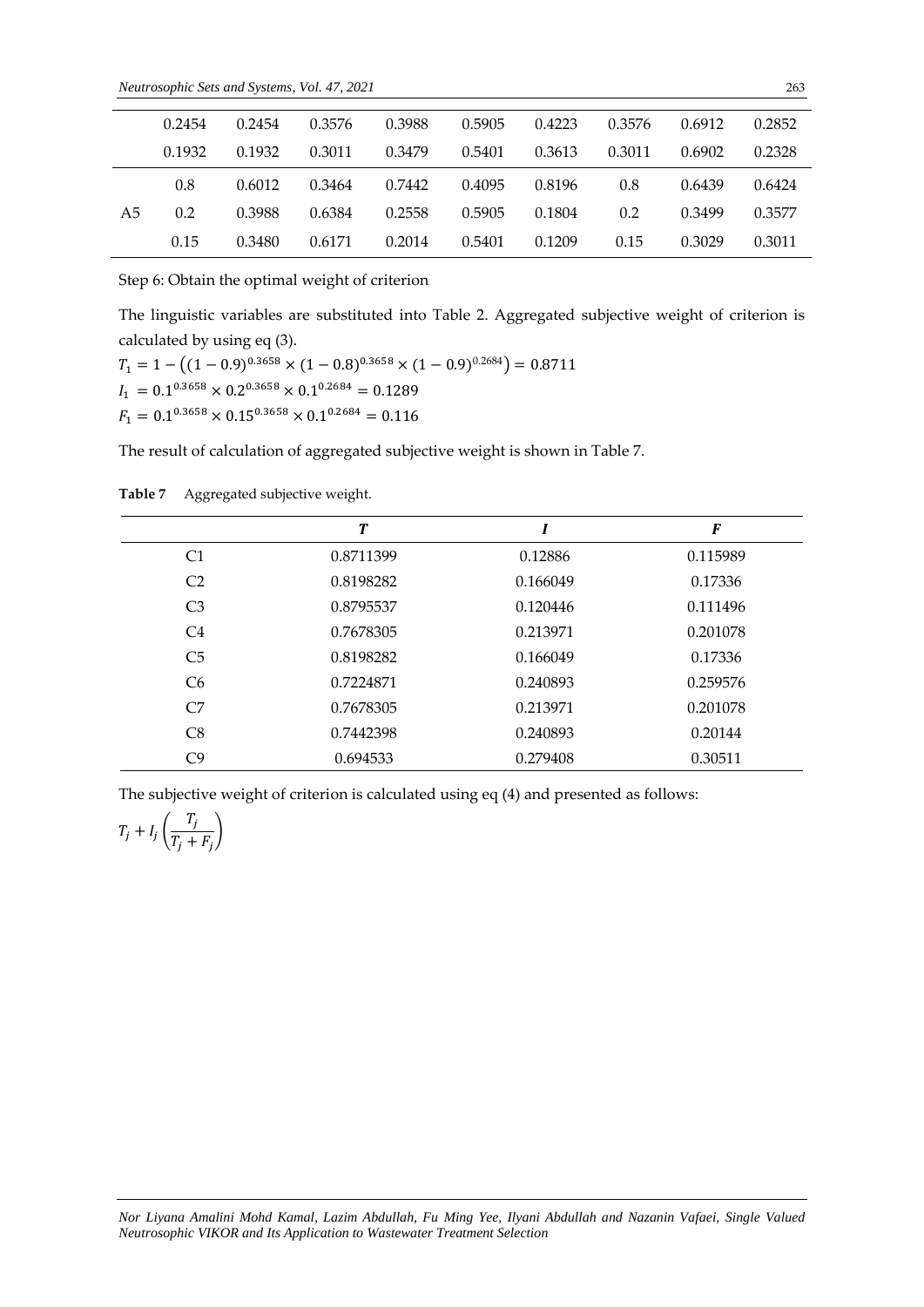$$
0.8711 + 0.129 \left( \frac{0.8711}{0.8711 + 0.116} \right) = 0.985
$$
  
\n
$$
0.8198 + 0.166 \left( \frac{0.8198}{0.8198 + 0.173} \right) = 0.957
$$
  
\n
$$
0.8796 + 0.12 \left( \frac{0.8796}{0.8796 + 0.111} \right) = 0.986
$$
  
\n
$$
0.7678 + 0.214 \left( \frac{0.7678}{0.7678 + 0.201} \right) = 0.937
$$
  
\n
$$
0.8198 + 0.166 \left( \frac{0.8198}{0.8198 + 0.173} \right) = 0.957
$$
  
\n
$$
0.7225 + 0.241 \left( \frac{0.7225}{0.7225 + 0.26} \right) = 0.9
$$
  
\n
$$
0.7678 + 0.214 \left( \frac{0.7678}{0.7678 + 0.201} \right) = 0.937
$$
  
\n
$$
0.7442 + 0.241 \left( \frac{0.7442}{0.7442 + 0.201} \right) = 0.934
$$
  
\n
$$
0.6945 + 0.279 \left( \frac{0.6945}{0.6945 + 0.305} \right) = 0.889
$$
  
\n
$$
\sum_{j=1}^{n} T_j + I_j \left( \frac{T_j}{T_j + F_j} \right) = 0.985 + 0.957 + 0.986 + 0.937 + 0.957 + 0.9 + 0.937 + 0.934 + 0.889
$$
  
\n
$$
= 8.482
$$
  
\n
$$
w^s = \frac{0.985}{}
$$

$$
w_1^s = \frac{0.963}{8.482} = 0.116
$$
  

$$
w_2^s = \frac{0.957}{8.482} = 0.113
$$
  

$$
w_3^s = \frac{0.986}{8.482} = 0.116
$$

The rest answers are given as follow:

 $w_4^s = 0.111, \quad w_5^s$  $\frac{s}{5} = 0.113$ ,  $w_6^s = 0.106$ ,  $w_7^s = 0.111$ ,  $w_8^s = 0.11$ ,  $w_9^s = 0.105$ 

Crisp Value are calculated using the following equation:

$$
s(x_{ij}) = \frac{2 + T_{ij} - I_{ij} - F_{ij}}{3}
$$
  
\n
$$
s(x_{11}) = \frac{2 + 0.8 - 0.2 - 0.15}{3} = 0.8167
$$
  
\n
$$
s(x_{21}) = \frac{2 + 0.7148 - 0.2852 - 0.2328}{3} = 0.7323
$$

The aggregated crisp matrix is given in Table 8.

|                  | $\mathcal{C}$                                                     | C <sub>3</sub> | C4                                                             | C5 | C6 — | C7 | C8. |  |
|------------------|-------------------------------------------------------------------|----------------|----------------------------------------------------------------|----|------|----|-----|--|
|                  | A1 0.8167 0.8167 0.8521 0.8521 0.6934 0.6612 0.7445 0.6358 0.7323 |                |                                                                |    |      |    |     |  |
|                  | A2 0.7323 0.7323 0.6358 0.8162 0.3929 0.598 0.6934 0.4356 0.7323  |                |                                                                |    |      |    |     |  |
| A3 0.8167 0.7388 |                                                                   |                | $0.6358$ $0.8167$ $0.7323$ $0.8892$ $0.8167$ $0.6612$ $0.7323$ |    |      |    |     |  |

**Table 8** Aggregated crisp matrix.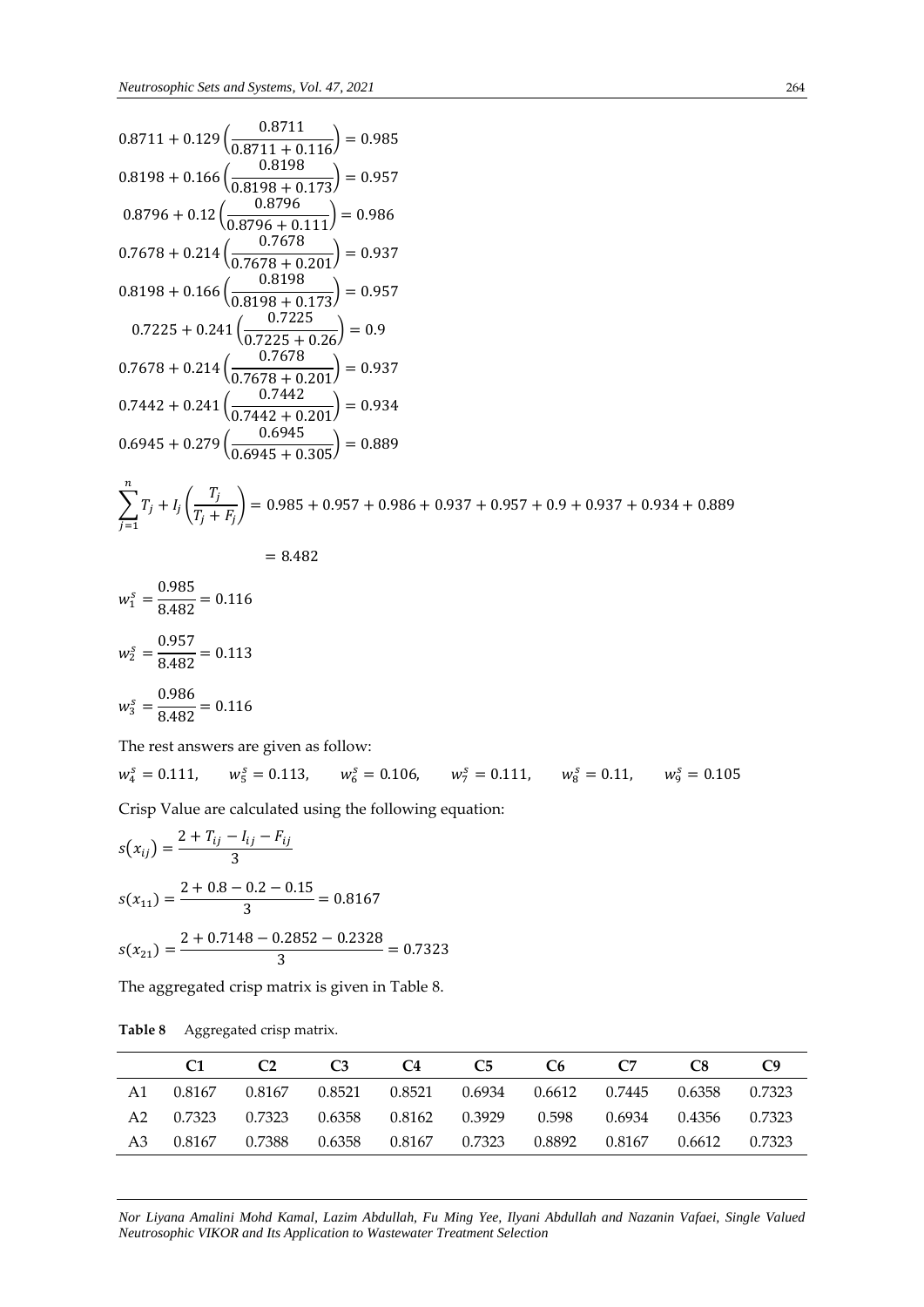|  | A4 0.7719 0.7719 0.6612 0.6182 0.4263 0.598 0.6612 0.3004 0.7323  |  |  |  |  |
|--|-------------------------------------------------------------------|--|--|--|--|
|  | A5 0.8167 0.6182 0.3637 0.7623 0.4263 0.8395 0.8167 0.6637 0.6612 |  |  |  |  |

After that, the evaluation of criterion is normalized by using eq (5).

$$
P_{11} = \frac{0.8167}{0.8167 + 0.7323 + 0.8167 + 0.7719 + 0.8167} = 0.2065
$$
  
\n
$$
P_{21} = \frac{0.7323}{0.8167 + 0.7323 + 0.8167 + 0.7719 + 0.8167} = 0.1852
$$
  
\n
$$
P_{31} = \frac{0.8167}{0.8167 + 0.7323 + 0.8167 + 0.7719 + 0.8167} = 0.2065
$$
  
\n
$$
P_{41} = \frac{0.7719}{0.8167 + 0.7323 + 0.8167 + 0.7719 + 0.8167} = 0.1952
$$
  
\n
$$
P_{51} = \frac{0.8167}{0.8167 + 0.7323 + 0.8167 + 0.7719 + 0.8167} = 0.2065
$$

Next, entropy  $E_j$  is calculated by using eq (6).

$$
ln P_{ij}
$$
:

 $ln P_{11} = ln 0.2065 = -1.5773$  $ln P_{21} = ln 0.1852 = -1.6864$  $ln P_{31} = ln 0.2065 = -1.5773$  $ln P_{41} = ln 0.1952 = -1.6336$  $lnP_{51} = ln0.2065 = -1.5773$  $\sum P_{ij}$  ln  $P_{ij}$  $\boldsymbol{m}$  $i=1$  $= (0.2065 \times -1.5773) + (0.1852 \times -1.6864) + (0.20644 \times -1.5773)$  $+(0.1952 \times -1.6336)+(0.2065 \times -1.5773)$  $=-1.6085$ 

$$
\therefore E_1 = -\left(\frac{1}{\ln 5}\right)(-1.6085) = 0.9994
$$

After that, the divergence is calculated as formula in eq (7).

$$
div_1 = 1 - 0.9994 = 0.0006
$$
  

$$
\sum_{j=1}^{n} div_j = 0.0005 + 0.0026 + 0.0202 + 0.0037 + 0.0229 + 0.0091 + 0.0022 + 0.0249 + 0.0005
$$
  
= 0.0867

Objective weights are calculated through the formula given in eq (8).

$$
w_1^o = \frac{0.0005821}{0.08671} = 0.0067
$$

The rest of objective weights are calculated in similar manner. The result of calculated objective weight and subjective weight are shown in the Table 9.

| Table 9 |  | Subjective weight and objective weight of criteria. |  |  |  |
|---------|--|-----------------------------------------------------|--|--|--|
|---------|--|-----------------------------------------------------|--|--|--|

| <b>Subjective Weight</b> | <b>Objective Weight</b> |
|--------------------------|-------------------------|
| 0.1161                   | 0.0067                  |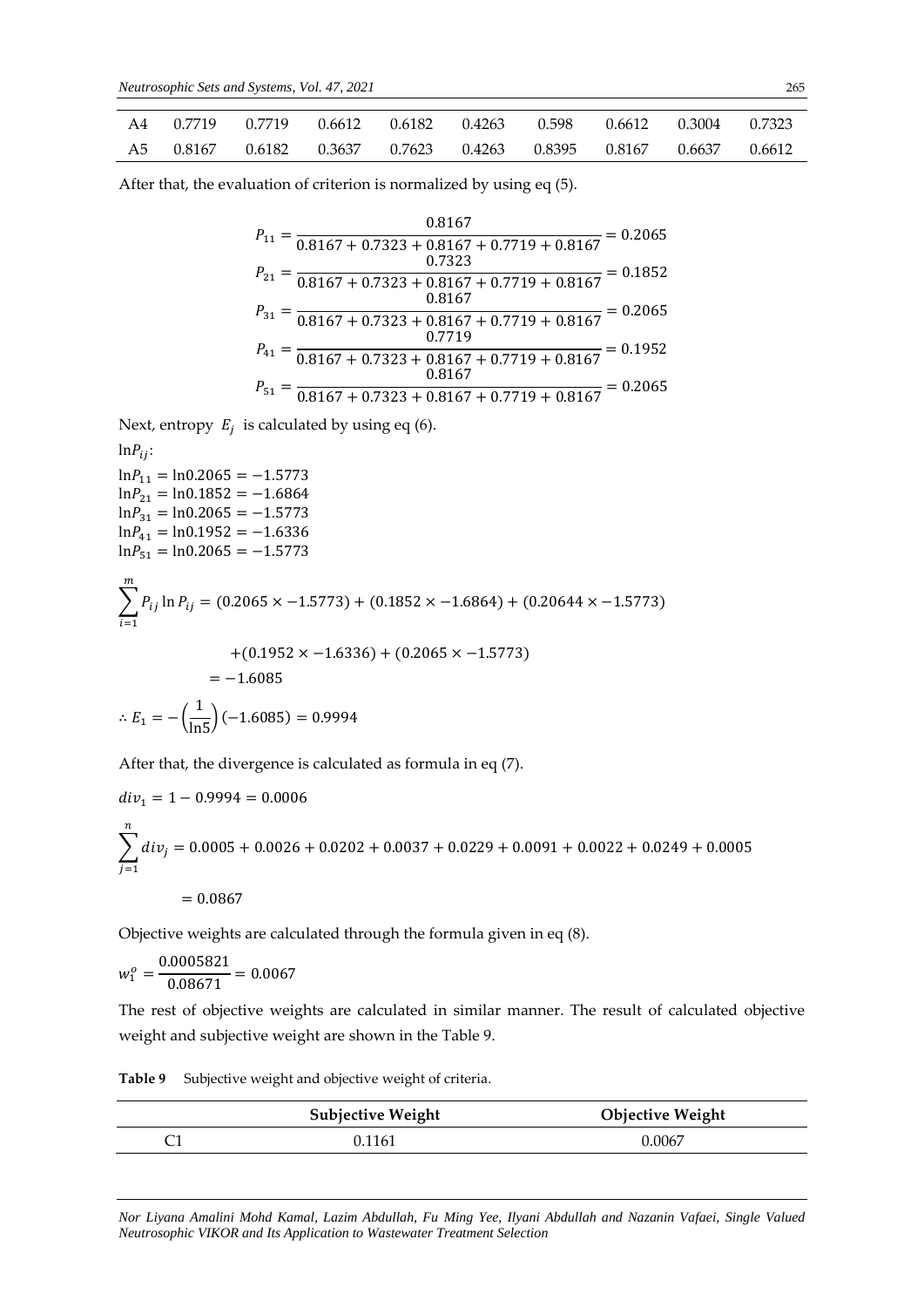*Neutrosophic Sets and Systems, Vol. 47, 2021* <sup>266</sup>

| C <sub>2</sub> | 0.1128 | 0.0295 |
|----------------|--------|--------|
| C <sub>3</sub> | 0.1163 | 0.2334 |
| C4             | 0.1105 | 0.0427 |
| C <sub>5</sub> | 0.1128 | 0.2644 |
| C <sub>6</sub> | 0.1061 | 0.1045 |
| C7             | 0.1105 | 0.0257 |
| C8             | 0.1101 | 0.2874 |
| C9             | 0.1048 | 0.0057 |

The result of subjective weight for each criterion implies that operational and maintenance cost (C3) is the most important criteria and safety risk to worker (C9) is the least important based on decision-makers.

For analysis of data for objective weight of criteria, we found that capital cost of WWT (C5) is the most important criteria while safety risk to worker (C9) is the least important.

Step 7: Determine the neutrosophic value of Positive Ideal Solution (PIS) and Negative Ideal Solution (NIS)

Benefit Criteria and Cost Criteria are categorized. Benefit Criteria includes the amount of pollutant removed (C1), Lifetime (C2), Reliability (C4), Sustainability (C7), and Safety Risk to Worker (C9). On the other hand, the cost criteria are Operational and Maintenance Cost (C3), Capital Cost (C5), Environmental Impacts (C6), and Safety Risk to Worker (C8).

The PIS and NIS from Table 8 is obtained using eq (9) and eq (10) respectively. The PIS and NIS of all criteria are given in Table 10.

|                | <b>PIS</b> | <b>NIS</b> |
|----------------|------------|------------|
| C1             | 0.8167     | 0.7279     |
| C <sub>2</sub> | 0.8167     | 0.6182     |
| C <sub>3</sub> | 0.1114     | 0.2741     |
| C <sub>4</sub> | 0.8521     | 0.6182     |
| C <sub>5</sub> | 0.1114     | 0.2741     |
| C6             | 0.1114     | 0.2741     |
| C7             | 0.8167     | 0.6612     |
| C8             | 0.1114     | 0.2741     |
| C9             | 0.7326     | 0.6565     |

**Table 10** The PIS and NIS of all criteria.

Step 8: The utility measure  $(S_i)$ , and the regret measure,  $(R_i)$  for the alternative are calculated using eq (11) and eq (12) respectively. The combination weight for each criterion is given in eq (13).

Let  $v = 0.5$ ,  $w_{c1} = (0.5)0.1161 + (1 - 0.5)0.0067 = 0.0614$ ,

Then,

$$
\frac{w_{c1}||\tilde{f}_1^+ - \tilde{f}_{11}||}{||\tilde{f}_1^+ - \tilde{f}_1^-||} = \frac{0.0614121(0.8167 - 0.8167)}{0.8167 - 0.7323} = 0
$$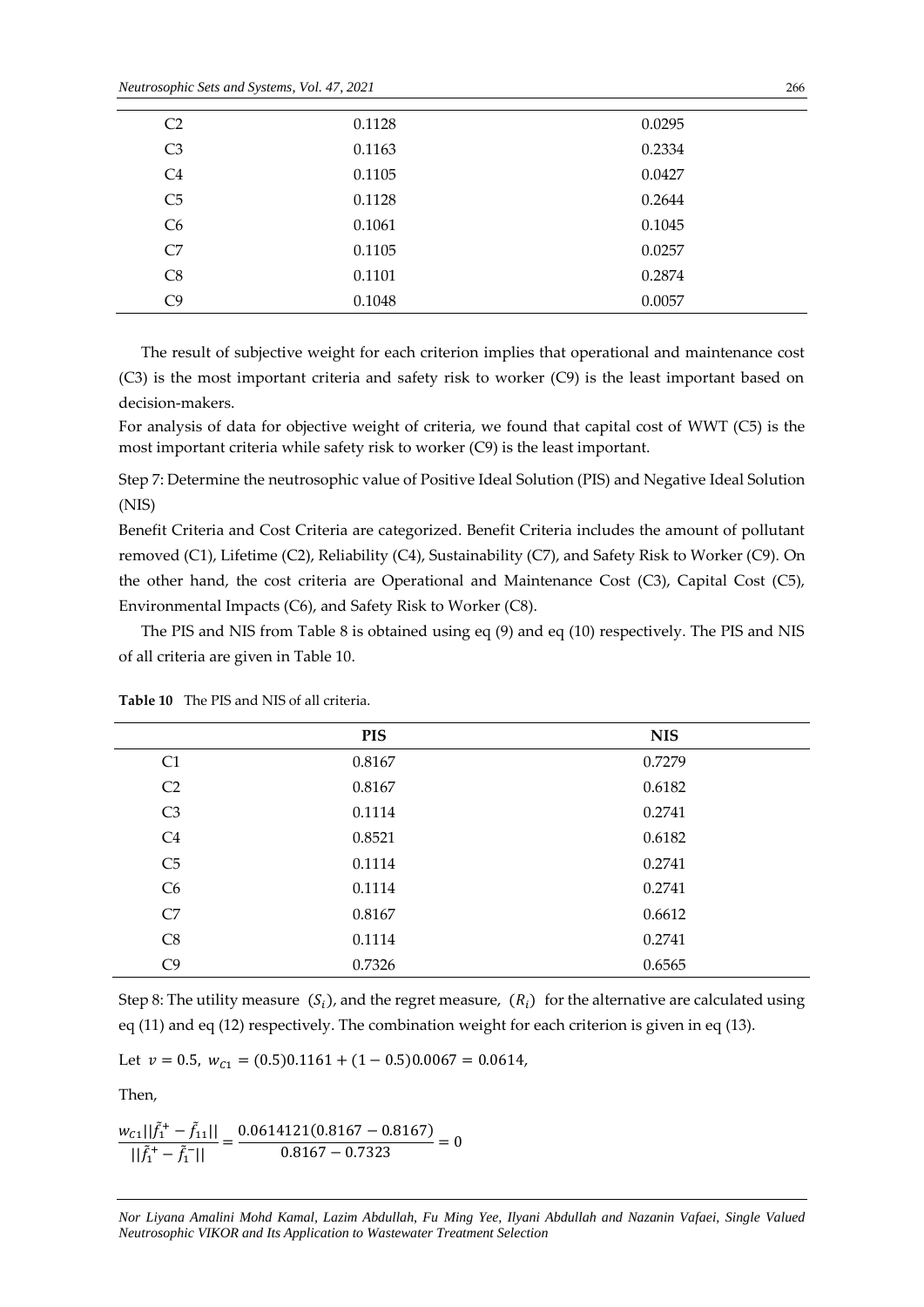So,

$$
S_{A1} = 0 + 0 + 0.1748 + 0 + 0.167 + 0.0229 + 0.0316 + 0.1835 + 0 = 0.5798
$$
  
\n
$$
S_{A2} = 0.0614 + 0.0303 + 0.0974 + 0.0118 + 0 + 0 + 0.0541 + 0.074 + 0 = 0.3289
$$
  
\n
$$
S_{A3} = 0 + 0.0279 + 0.0974 + 0.0116 + 0.1886 + 0.1053 + 0 + 0.1974 + 0 = 0.62818
$$
  
\n
$$
S_{A4} = 0.0325 + 0.016 + 0.1065 + 0.0166 + 0.0185 + 0 + 0.068126 + 0 + 0 = 0.3184
$$
  
\n
$$
S_{A5} = 0 + 0.0711 + 0 + 0.0294 + 0.0186 + 0.0873 + 0 + 0.1987 + 0.0552 = 0.4604
$$

and

 $R_1 = 0.1098$  $R_2 = R_3 = R_4 = R_5 = 0.1123.$ 

The rest of  $S_i$  and  $R_i$  are calculated in similar manner.

Step 9: Compute priority value, *Qi* as in eq (14).

From above,  
\n
$$
S^{+} = \min_{i} S_{i} = 0.3184
$$
\n
$$
S^{-} = \max_{i} S_{i} = 0.6282
$$
\n
$$
R^{+} = \min_{i} R_{i} = 0.09741
$$
\n
$$
R^{-} = \max_{i} R_{i} = 0.19874
$$
\n
$$
Q_{A1} = (0.5) \frac{(0.4003 - 0.4003)}{(0.4866 - 0.4003)} + (1 - 0.5) \frac{(0.1098 - 0.1098)}{(0.1123 - 0.1098)} = 0
$$

Other calculations are obtained in the similar manner.

Step 10:  $S_i$ ,  $R_i$ ,  $Q_i$  are ranked according to the maximum criteria.

**Table 11** The result of  $S_i$ ,  $R_i$ ,  $Q_i$  and their ranking according to the maximum criteria

|    | S          | Ranking | R          | Ranking | Q          | Ranking |
|----|------------|---------|------------|---------|------------|---------|
| A1 | 0.57978575 | 4       | 0.18347188 | З       | 0.84656246 | 4       |
| A2 | 0.31841157 |         | 0.09741361 |         | 0.0168618  |         |
| A3 | 0.62817945 | 5       | 0.19739361 | 4       | 0.99337543 | 5       |
| A4 | 0.32885806 |         | 0.10652321 | 2       | 0.04495352 | 2       |
| A5 | 0.46039547 | 3       | 0.19873605 | 5       | 0.72917789 | 3       |

Step 11: Ranking the alternatives

According to the results of the analysis, the ranking of alternatives based on  $S_i$  and  $R_i$  values are obtained as  $A_2 > A_4 > A_5 > A_1 > A_3$ . The ranking order according to Q value is obtained as  $A_2 >$ 

 $A_4 > A_5 > A_1 > A_3$ . Since 0.045 – 0.0169  $\leq \frac{1}{4}$  $\frac{1}{4}$  (condition 1), the acceptable advantage does not fulfill.

To fulfill the condition 2 which is acceptable stability, the top alternatives should be the best ranked by  $S_i$  and  $R_i$ . From the Table 11, alternative  $A_2$  presents the best ranked  $S_i$  and  $R_i$ . Because of one of the conditions does not fulfill, thus alternative  $A_2$  is not the best ranking. Therefore, a set of compromise solutions is proposed. From the result, only the acceptable advantage condition is not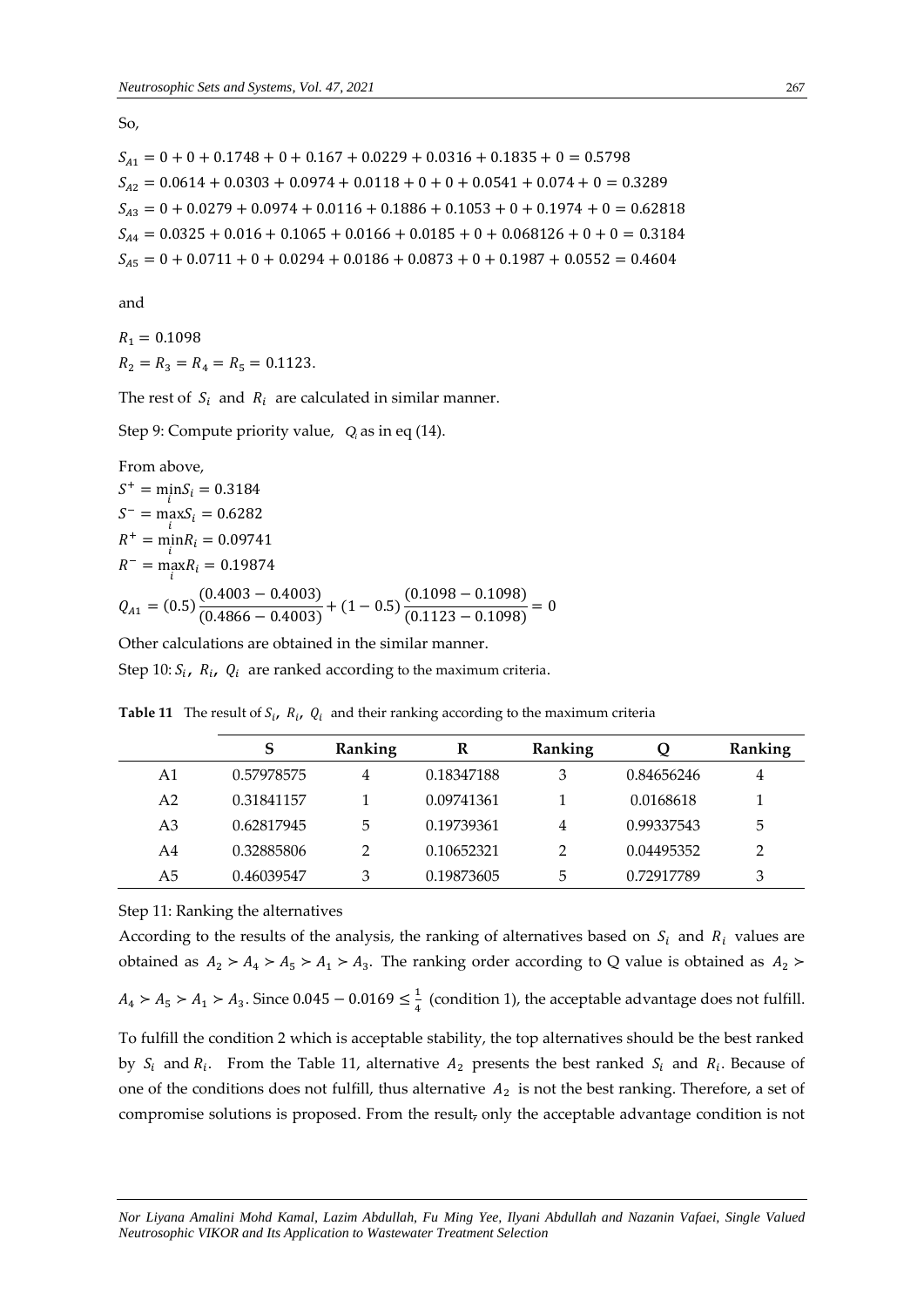satisfied. Which mean, alternative  $A_u$  and the top two alternatives represent a group of compromise solutions. The closeness of these options is determined.

#### Based on the closeness formula,  $0.72917789 - 0.0168618 \geq \frac{1}{5}$  $\frac{1}{5-1}$ , it shows that the third rank of the

alternatives is alternative  $A_u$ . As a result, the compromise solutions found using the SVN-VIKOR approach are Aerated Lagoons (A2), Oxidation Ditch (A4), and Trickling Filter (A5), indicating that these three alternatives are in close competition for the best position. Dursun [19], Wongburi and Park [61] and Maurya et al. [62]'s results are comparable. Dursun [19] revealed that aerated lagoons is the best WWT alternative. According to the findings of Wongburi and Park [61]'s research, aerated lagoon is also the best option, followed by oxidation ditch. However, Maurya et al. [62] discovered that Trickling Filter is the best WWT option. They came to the conclusion that the best WWT alternatives are 'Aerated Lagoon,' 'Oxidation Ditch,' and 'Trickling Filter'. This comparable finding demonstrates the efficacy of the SVN-VIKOR method as well.

### **5. Conclusions**

In this study, we presented the definitions related to SVNS, entropy weight, set-theoretic operations and relations of SVNs, and described the steps of the VIKOR method for MCDM problems. Next, the ratings of each alternative and the weights of each criterion were interpreted in linguistic terms expressed by single-valued neutrosophic numbers regarding the importance of different elements in the decision-making procedure, namely the weight of decision-makers, the weight of criteria and the impact of alternatives on criteria with respect to decision-makers. Other than that, SNWA operator is used to aggregating all individual decision-makers' opinions in SVN assessments. Then, we determine the weight of criteria by considering the subjective weight and objective weight. The PIS and NIS of all criteria were also determined. Next, the utility measure, regret measure and priority values were calculated ranked according to the maximum criteria. Finally, the alternatives are ranked according to the previous value and the compromise solution was derived if one of the conditions cannot be fulfilled. To show the applicability of the proposed method, a case study of WWT alternatives selection was used. The obtained results show that Aerated Lagoons (A2), Oxidation Ditch (A4) and Trickling Filter (A5) are the three alternatives that have a close position as the best alternatives for the WWT. Our findings appear to be correlated when compared to those of other studies on WWT selection [19], [61], [62], demonstrating the feasibility and efficacy of the proposed approach.

The benefit of the SVN-VIKOR method is that it is more beneficial for addressing MCDM problems since it takes into account the significance of decision-makers and may be used to identify the best solution in a conflicting criteria environment. Moreover, considering that IFSs are sometimes unable to deal with ambiguity and uncertainty, the SVN-VIKOR method was proposed in this work to handle MCDM issues. WWT selection was investigated using the suggested SNV VIKOR technique. The findings would be extremely useful to policymakers in determining the best technology for WWT. Our proposed method deals efficiently with imprecise, inconsistent and inadequate information by considering all aspects of the decision-making process. Therefore, SVN-VIKOR can be preferable for dealing with incomplete and unpredictable information in MCDM problems such as supplier selection, landfill sites selection and many other decision-making problems. There are some recommendations suggested for future research. In the future, a sensitivity analysis with alteration of some parameters will be presented to analyze changes in the results. Furthermore, we will consider more decision-makers with specific years in the related field. The linguistic variable used may consider decision-makers' opinions to increase the accuracy of the calculation in decision-making.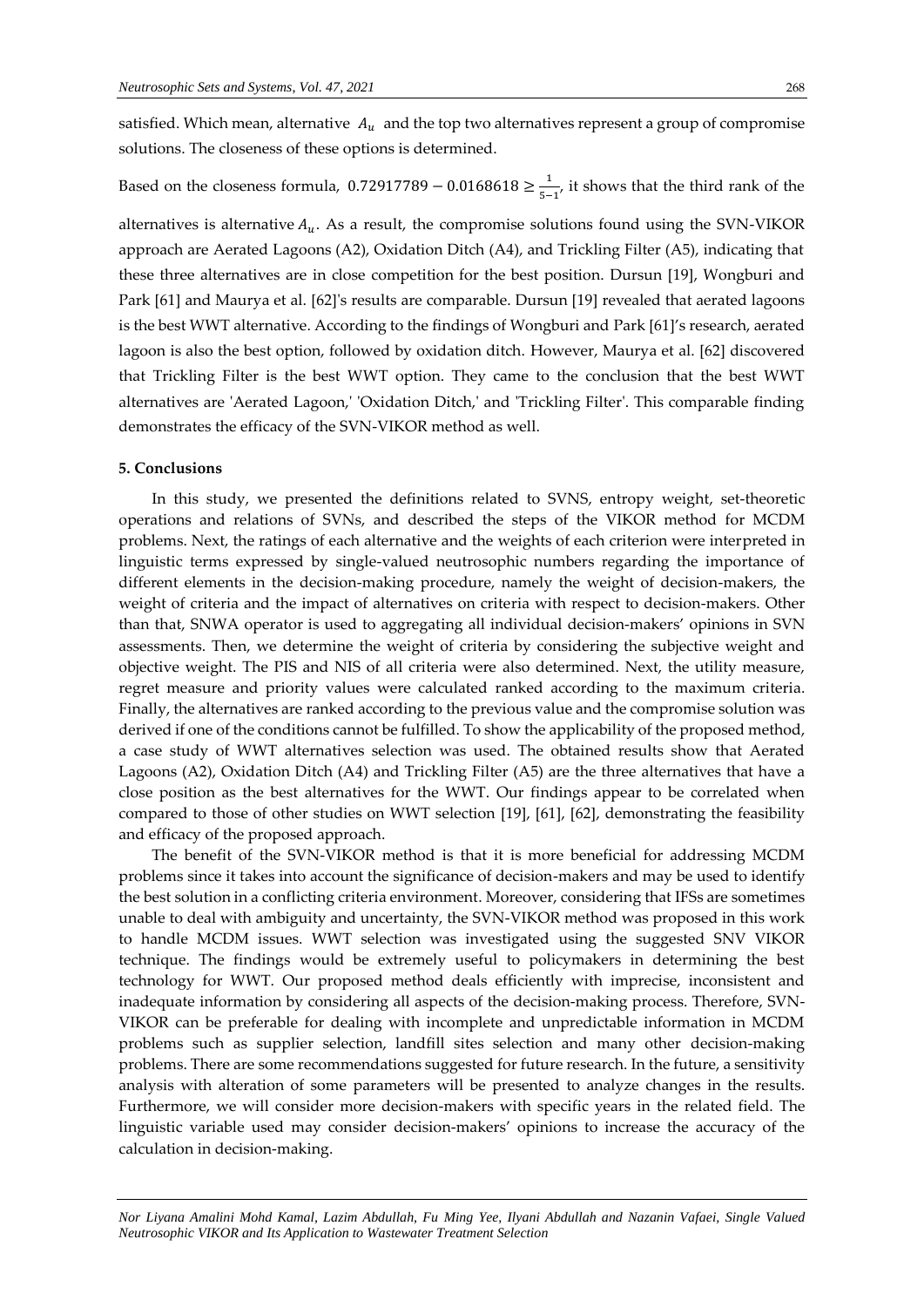**Acknowledgement:** The authors would like to thank the Chief Editor and the anonymous referees for their various suggestions and helpful comments that have led to the improved in the quality and clarity version of the paper.

**Conflicts of Interest:** The authors declare no conflict of interest.

## **References**

- [1] L. A. Zadeh, "Fuzzy Sets and Systems," *Proc. Symp. Syst. Theory*, pp. 29–37, 1965.
- [2] M. B. Gorzalzany, "A method of inference in approximate reasoning based on interval-valued fuzzy sets," *Fuzzy Sets Syst.*, vol. 21, pp. 1–17, 1987.
- [3] P. K. Maji, R. Biswas, and A. R. Roy, "Fuzzy soft sets," *J. Fuzzy Math.*, vol. 9, no. 3, pp. 589–602, 2001.
- [4] L. Abdullah and Z. Nurnadiah, "A new aggregating phase for interval type-2 fuzzy TOPSIS using the ELECTRE I method," in *Lecture Notes in Electrical Engineering*, vol. 315, 2015.
- [5] V. Torra, "Hesitant Fuzzy Set," *Int. J. Intell. Syst.*, vol. 25, pp. 529–539, 2010.
- [6] K. T. Atanassov, "Intuitionistic fuzzy sets," *Fuzzy Sets Syst.*, vol. 20, pp. 87–96, 1986.
- [7] S. Khaleie and M. Fasanghari, "An intuitionistic fuzzy group decision making method using entropy and association coefficient," *Soft Comput.*, vol. 16, no. 7, pp. 1197–1211, 2012.
- [8] P. K. Maji, A. R. Roy, and R. Biswas, "Intuitionistic fuzzy soft sets," *J. Fuzzy Math.*, vol. 9, no. 3, pp. 677– 692, 2001.
- [9] K. T. Atanassov and G. Gargov, "Interval valued intuitionistic fuzzy sets," *Fuzzy Sets Syst.*, vol. 3, no. 31, pp. 343–349, 1989.
- [10] F. Smarandache, "Neutrosophic set A generalization of the intuitionistic fuzzy set," *Neutrosophic Probab. Set, Logic. Amer. Res.*, vol. 1, no. 1, pp. 1–15, 1995.
- [11] H. Wang, F. Smarandache, Y. Zhang, and R. Sunderraman, "Single valued neutrosophic sets," *Multisp. Multistruct*, vol. 4, pp. 410–413, 2010.
- [12] P. Biswas, S. Pramanik, and B. C. Giri, "Entropy based grey relational analysis method for multi-attribute decision making under single valued neutrosophic assessments," *Neutrosophic Sets Syst.*, vol. 2, pp. 105– 113, 2014.
- [13] L. Gomes and M. Lima, "TODIM: Basics and application to multicriteria ranking of projects with environmental impacts," *Found Comput Decis. Sci.*, vol. 16, no. 4, pp. 113–127, 1992.
- [14] D.-S. Xu, C. Wei, and G.-W. Wei, "TODIM method for single-valued neutrosophic multiple attribute decision making," *Information*, vol. 8, no. 4, p. 125, 2017.
- [15] P. Biswas, S. Pramanik, and B. C. Giri, "TOPSIS method for multi-attribute group decision-making under single-valued neutrosophic environment," *Neural Comput. Appl.*, vol. 27, pp. 727–737, 2016.
- [16] D. Stanujkij, E. K. Zavadskas, F. Smarandache, W. K. M. Brauers, and D. Karabasevic, "A neutrosophic extension of the MULTIMOORA method," *Informatica*, vol. 28, no. 1, pp. 181–192, 2017.
- [17] R. Şahin and M. Yiğider, "A multi-criteria neutrosophic group decision making metod based TOPSIS for supplier selection," *Appl. Math. Inf. Sci.*, vol. 10, no. 5, pp. 1843–1852, 2016.
- [18] M. Bottero, E. Comino, and V. Riggio, "Application of the analytic hierarchy process and the analytic network process for the assessment of different wastewater treatment systems," *Environ. Model. Softw.*, vol. 26, no. 10, pp. 1211–1224, 2011.
- [19] M. Dursun, "Evaluation of wastewater treatment alternatives using fuzzy VIKOR method," *J. Adv. Manag. Sci.*, vol. 4, no. 4, pp. 333–336, 2015.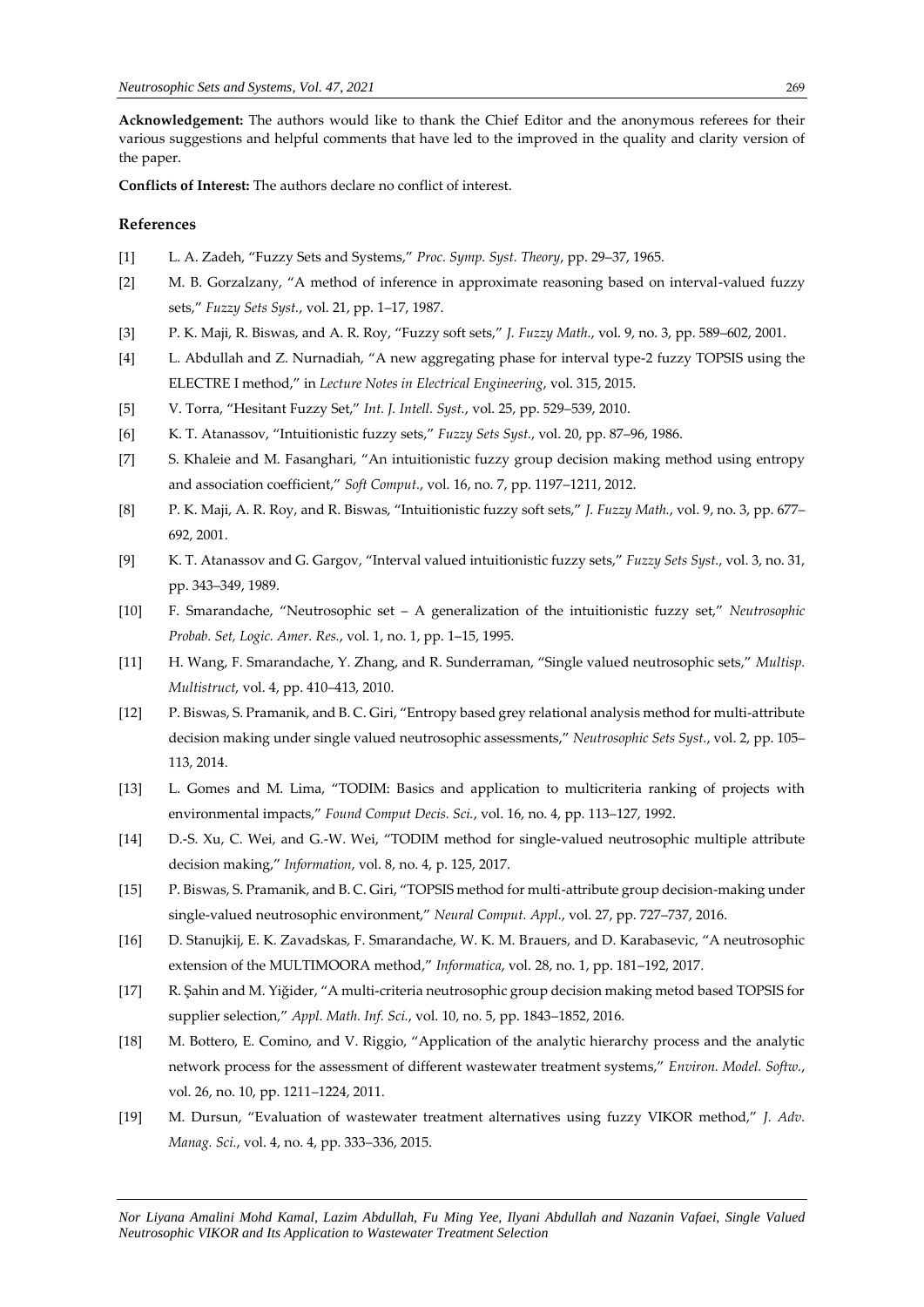- [20] A. R. Karimi, N. Mehrdadi, S. J. Hashemian, G. R. Nabi Bidhendi, and R. Tavakkoli Moghaddam, "Selection of Wastewater Treatment Process Based on Analytical Hierarchy Process," *Int. J. Civ. Eng. Technol.*, vol. 5, no. 9, pp. 27–33, 2014.
- [21] G. Zeng, R. Jiang, G. Huang, M. Xu, and J. Li, "Optimization of wastewater treatment alternative selection by hierarchy grey relational analysis," *J. Environ. Manage.*, vol. 82, no. 2, pp. 250–259, 2007.
- [22] M. Dursun, "An integrated approach for the evaluation of wastewater treatment alternatives," *Proc. World Congr. Eng. Comput. Sci. 2015*, vol. 2, 2015.
- [23] P. P. Kalbar, S. Karmakar, and S. R. Asolekar, "Selection of wastewater treatment alternative: Significance of choosing MADM method," *Environ. Eng. Manag. J.*, vol. 14, no. 5, pp. 1011–1020, 2015.
- [24] L. Abdullah, "Developing decision on suitable wastewater treatment technology using fuzzy simple additive weighting," *Int. J. Eng. Technol.*, vol. 7, no. 2, pp. 405–413, 2015.
- [25] M. Ilangkumaran *et al.*, "Optimization of wastewater treatment technology selection using hybrid MCDM," *Manag. Environ. Qual. An Int. J.*, vol. 24, no. 5, pp. 619–641, 2013.
- [26] M. Molinos-Senante, T. Gómez, M. Garrido-Baserba, R. Caballero, and R. Sala-Garrido, "Assessing the sustainability of small wastewater treatment systems: A composite indicator approach," *Sci. Total Environ.*, vol. 497–498, pp. 607–617, 2014.
- [27] L. Abdullah and N. A. A. Rahman, "Analytic network process for developing relative weight of wastewater treatment technology selection," *Mod. Appl. Sci.*, vol. 11, no. 5, p. 64, 2017.
- [28] Z. Zhou, Y. Dou, X. Zhang, D. Zhao, and Y. Tan, "A group decision-making model for wastewater treatment plans selection based on intuitionistic fuzzy sets," *J. Environ. Eng. Landsc. Manag.*, vol. 26, no. 4, pp. 251–260, 2018.
- [29] S. Opricovic, "Multicriteria optimization of civil engineering systems," *Multicriteria Optim. Civ. Eng. Syst. Fac. Civ. Eng. Serbian)*, 1998.
- [30] S. Opricovic and T. H. Tzeng, "Compromise solution by MCDM methods: A comparative analysis of VIKOR and TOPSIS," *Eur J Oper Res*, vol. 2, no. 156, pp. 445–455, 2004.
- [31] A. Shemshadi, H. Shirazi, M. Toreihi, and M. J. Tarokh, "A fuzzy VIKOR method for supplier selection based on entropy measure for objective weighting," *Expert Syst. Appl.*, vol. 10, no. 38, pp. 12160– 12167, 2011.
- [32] M. K. Saydi, M. Heydari, and K. Shahanaghi, "Extension of VIKOR method for decision making problem with interval numbers," *Appl. Math. Model.*, no. 33, pp. 2257–2262, 2009.
- [33] J. P. Park, H. J. Cho, and Y. C. Kwun, "Extension of the VIKOR method for group decision making with interval-valued intuitionistic fuzzy information," *Fuzzy Optim. Decis. Mak.*, no. 10, pp. 233–253, 2011.
- [34] K. Devi, "Extension of VIKOR method in intuitionistic fuzzy environment for robot selection," *Expert Syst. Appl.*, vol. 38, no. 11, pp. 14163–14168, 2011.
- [35] J. P. Peng, W. C. Yeh, T. C. Lai, and C. Bin Hsu, "The incorporation of the Taguchi and the VIKOR methods to optimize multi-response problems in intuitionistic fuzzy environments," *J. Chinese Inst. Eng. Trans. Chinese Inst. Eng. A/Chung-kuo K. Ch'eng Hsuch K'an*, vol. 38, no. 7, pp. 897–907, 2015.
- [36] S. M. Mousavi, B. Vahdani, and S. Sadigh Behzadi, "Designing a model of intuitionistic fuzzy VIKOR in multi-attribute group decision-making problems," *Iran. J. Fuzzy Syst.*, vol. 13, no. 1, pp. 45–65, 2016.
- [37] L. Chaojie and J. Hongli, "Extension of VIKOR method with interval-valued intuitionistic fuzzy sets," *Int. Conf. Manag. Serv. Sci. MASS 2011*, pp. 0–3, 2011.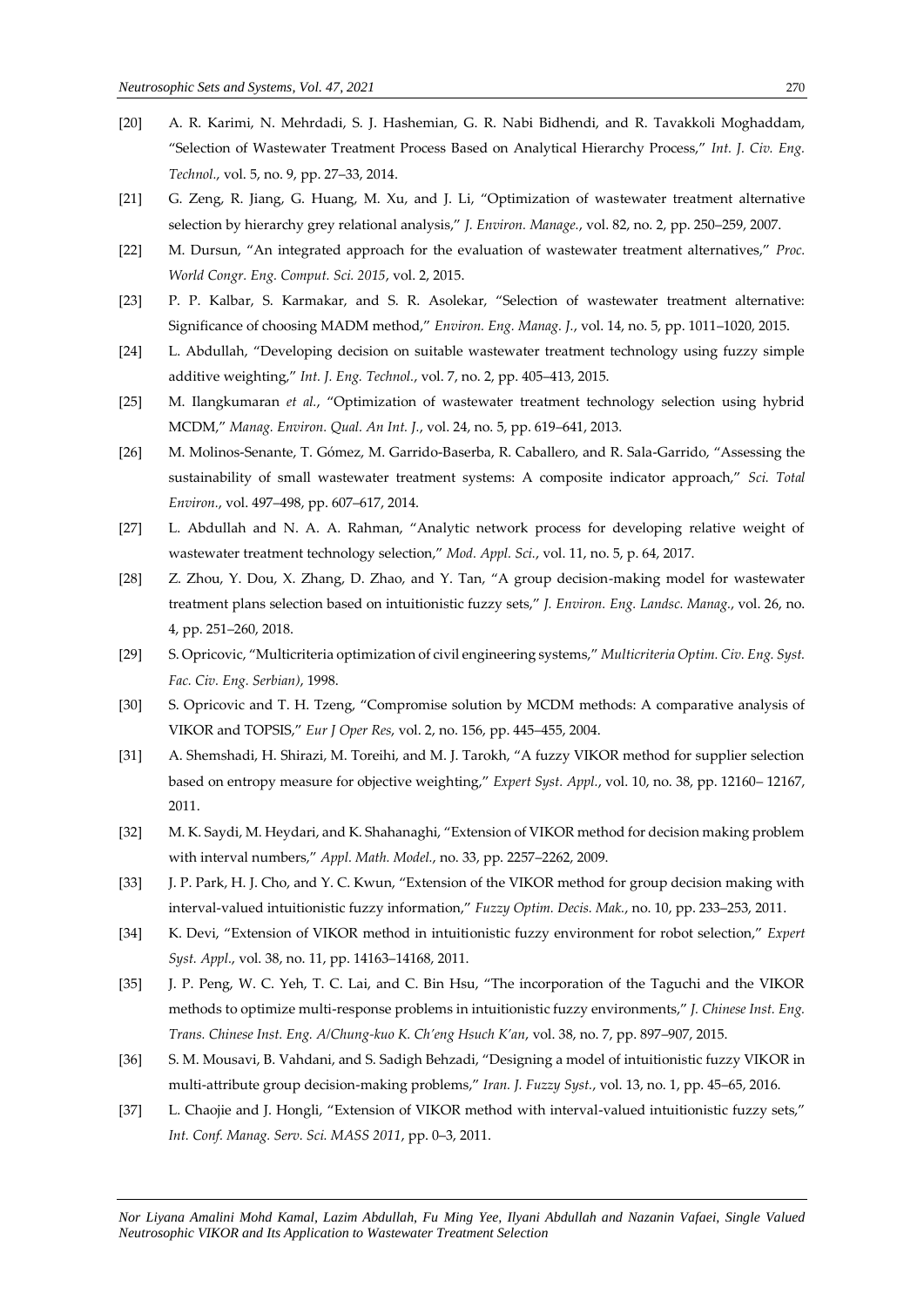- [38] G. Büyüközkan and F. Göçer, "Smart medical device selection based on interval valued intuitionistic fuzzy VIKOR," *Adv. Fuzzy Log. Technol.*, pp. 306–317, 2018.
- [39] C. Tan and X. Chen, "Interval-valued intuitionistic fuzzy multicriteria group decision making based on VIKOR and Choquet integral," *J. Appl. Math.*, vol. 2013, pp. 1–16, 2013.
- [40] A. Awang, A. T. A. Ghani, L. Abdullah, and M. F. Ahmad, "A DEMATEL method with single valued neutrosophic set (SVNS) in identifying the key contribution factors of Setiu Wetland's coastal erosion," *AIP Conf. Proc.*, vol. 1974, 2018.
- [41] A. Awang, N. Aizam, and L. Abdullah, "An integrated decision-making method based on neutrosophic numbers for investigating factors of coastal erosion," *Symmetry (Basel).*, vol. 11, no. 3, p. 328, 2019.
- [42] R. Bausys and E. K. Zavadskas, "Multicriteria decision making approach by VIKOR under interval neutrosophic set environment," *Econ. Comput. Econ. Cybern. Stud. Res.*, vol. 49, no. 4, pp. 33–48, 2015.
- [43] F. Karaaslan, "Neutrosophic soft sets with applications in decision making," *Int. J. Inf. Sci. Intell. Syst.*, vol. 4, no. 2, pp. 1–20, 2015.
- [44] P. Chi and P. Liu, "An extended TOPSIS method for the multiple attribute decision making problems based on interval neutrosophic set," *Neutrosophic Sets Syst.*, vol. 1, pp. 1–8, 2013.
- [45] M. K. Ghorabaee, "Developing an MCDM method for robot selection with interval type-2 fuzzy sets," *Robot. Comput. Integr. Manuf.*, vol. 37, pp. 221–232, 2016.
- [46] H. C. Liu, L. Liu, and J. Wu, "Material selection using an interval 2-tuple linguistic VIKOR method considering subjective and objective weights," *Mater. Des.*, vol. 52, pp. 158–167, 2013.
- [47] J. Ahmad, J. Xu, M. Nazam, and M. Kashif, "A fuzzy linguistic VIKOR multiple criteria group decision making method for supplier selection," *Int. J. Sci. Basic Appl. Res.*, vol. 4531, pp. 1–16, 2015.
- [48] S. Kumar and A. G. Barman, "Fuzzy TOPSIS and fuzzy VIKOR in selecting green suppliers for sponge iron and steel manufacturing," *Soft Comput.*, vol. 25, no. 8, pp. 6505–6525, 2021.
- [49] J. Zhang, D. Yang, Q. Li, B. Lev, and Y. Ma, "Research on sustainable supplier selection based on the rough DEMATEL and FVIKOR methods," *Sustain.*, vol. 13, no. 88, pp. 1–20, 2021, doi: 10.3390/su13010088.
- [50] M. Abdel-Basset, Y. Zhou, M. Mohamed, and V. Chang, "A group decision making framework based on neutrosophic VIKOR approach for e-government website evaluation," *J. Intell. Fuzzy Syst.*, vol. 34, no. 6, pp. 4213–4224, 2018.
- [51] J. Hu, L. Pan, and X. Chen, "An interval neutrosophic projection-based VIKOR method for selecting doctors," *Cognit. Comput.*, vol. 9, no. 6, pp. 801–816, 2017.
- [52] A. Mardani, E. K. Zavadskas, K. Govindan, A. A. Senin, and A. Jusoh, "VIKOR technique: A systematic review of the state of the art literature on methodologies and applications," *Sustain.*, vol. 8, no. 1, pp. 1– 38, 2016.
- [53] J. M. Shariff, D. Mohamad, S. Amin, and N. F. Baha, "A preference analysis of renewable energy alternatives in Malaysia using fuzzy VIKOR method," *J. Qual. Meas. Anal.*, vol. 16, no. 2, pp. 283–292, 2020.
- [54] T. Gichamo, H. Gökçeku¸, D. U. Ozsahin, G. Gelete, and B. Uzun, *Ranking of Natural Wastewater Treatment Techniques by Multi-criteria Decision Making (MCDM)Methods*, no. May. 2021.
- [55] G. N. Yücenur and N. E. Demirel, "Group decision making process for insurance company selection problem with extended VIKOR method under fuzzy environment," *Expert Syst. Appl.*, vol. 39, no. 3, pp.